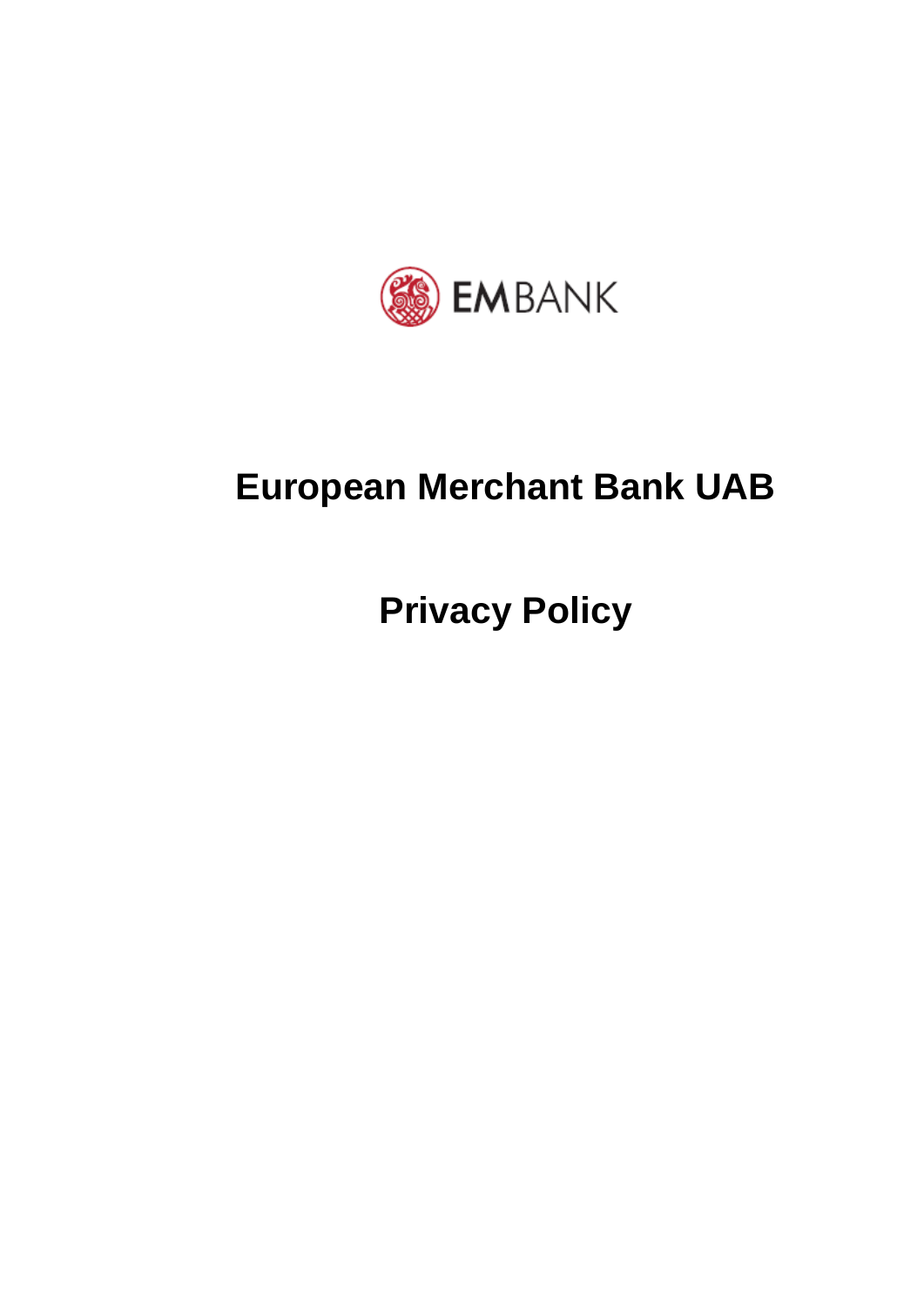- **1. [WHAT DOES THIS PRIVACY POLICY MEAN?](#page-1-0)**
- **2. [ABOUT BANK](#page-1-1)**
- **3. [WHAT PERSONAL DATA DO WE PROCESS?](#page-1-2)**
- **4. [PROCESSING RELATED TO THE AML AND KYC PROCEDURES](#page-2-0)**
- **5. [PROCESSING IN THE COURSE OF PROVISION OF THE SERVICES OF THE BANK](#page-4-0)**
- **6. [PROCESSING IN THE COURSE OF ADMINISTRATION OF THE BANK](#page-7-0) BUSINESS**
- **7. [PROCESSING IN THE COURSE OF EMPLOYEE SELECTION \(RECRUITMENT\)](#page-11-0)**
- **8. [CONTACT US](#page-14-0)**
- **9. [SOCIAL MEDIA](#page-14-1)**
- **10. [PERFORMANCE OF BANK](#page-15-0) AGREEMENTS**
- **11. [COOKIES](#page-15-1)**
- **12. [DISCLOSURE OF DATA](#page-15-2)**
- **13. [SECURITY OF YOUR PERSONAL DATA](#page-16-0)**
- **14. [YOUR RIGHTS](#page-16-1)**
- **15. [COMPLAINTS](#page-17-0)**
- **16. [LIABILITY](#page-17-1)**
- **17. [AMENDMENTS TO THE PRIVACY POLICY](#page-18-0)**

## <span id="page-1-0"></span>**1. WHAT DOES THIS PRIVACY POLICY MEAN?**

This privacy policy (hereinafter the **Privacy Policy**) provides information on the processing of your personal data carried out by the data controller UAB "European Merchant Bank"(hereinafter referred to as the **Bank**). Privacy Policy provides information on the processing of your personal data that are obtained: (i) in the course of becoming a client of Bank and using the services offered by Bank; (ii) in the course of browsing the Website (iii) as Bank conducts surveys and performs direct marketing activities; (iv) when you participate in Bank employee selections; (v) in the course of performance of agreements with partners and suppliers who are legal persons; (vi) when you submit inquiries to us; (vii) as you visit and (or) perform active actions in Bank social media accounts.

<span id="page-1-1"></span>Hereinafter all indicated persons whose data are processed by Bank shall be referred to as **'Customers**'.

### **2. ABOUT BANK**

UAB "European Merchant Bank"(**Bank**), legal entity number 304559043, office address at 35, Gedimino Av., LT-01109 Vilnius, data of the company collected and stored in the Vilnius branch of the Register of Legal Entities of the Republic of Lithuania. Contact details of Data Protection Officer (DPO): dpo@em.bank.

#### <span id="page-1-2"></span>**3. WHAT PERSONAL DATA DO WE PROCESS?**

Personal data are any information about the Customer collected by Bank that may be used for the Customer identification and is stored electronically or in any other manner.

Personal data include any information, including the Customer's name, surname, address and IP address, which are collected by Bank about the Customers for the purposes indicated in this Privacy Policy, or in the agreement with Bank, or in the separate privacy notice that is provided to the Customer.

These data shall also include publicly available personal information of the Customers accessed by Bank when the Customer contacts Bank via any social media networks or performs active actions in Bank social media accounts.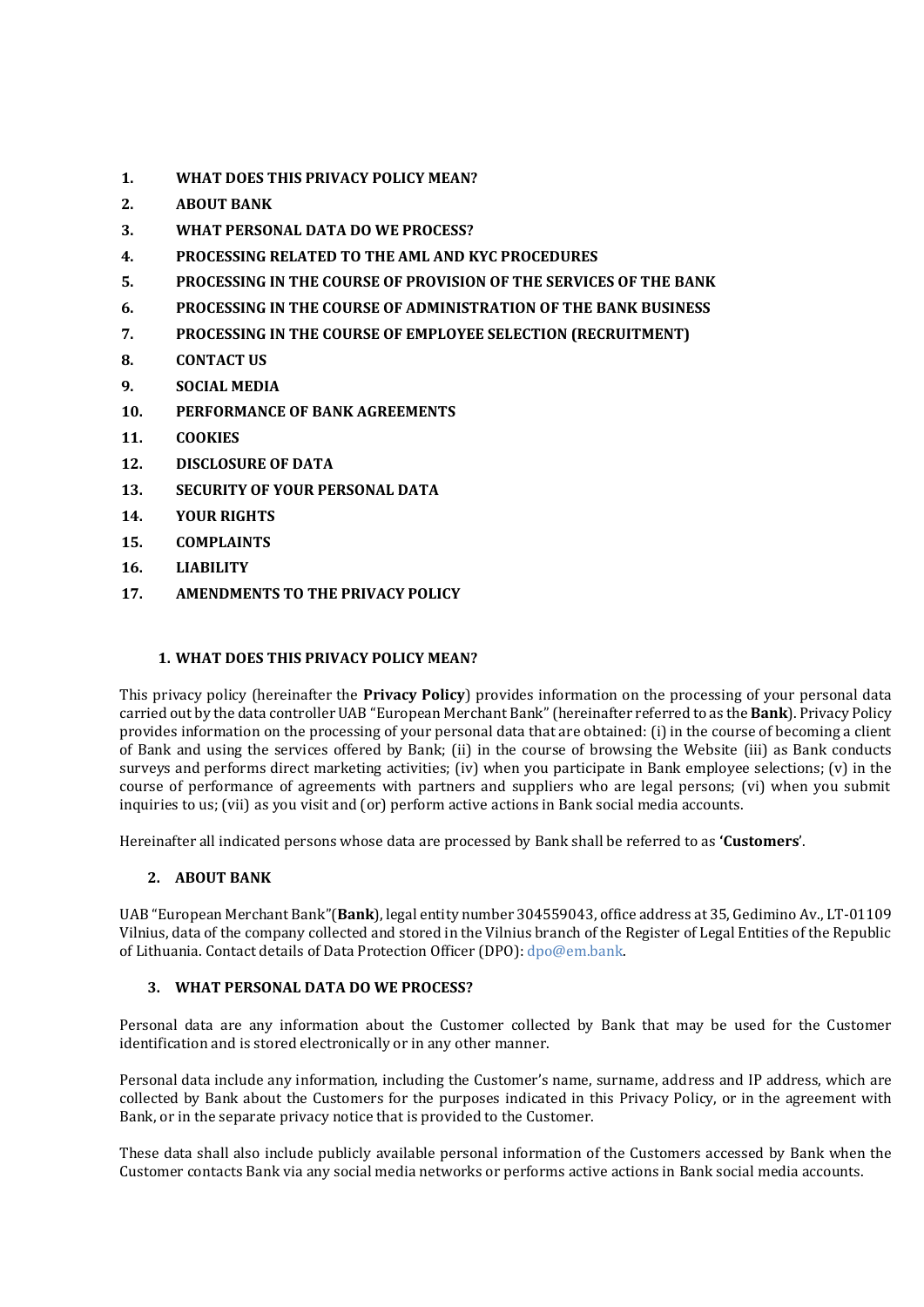# <span id="page-2-0"></span>**4. PROCESSING RELATED TO THE AML AND KYC PROCEDURES**

| Whose      | personal   What personal data are   What is the legal   Who receives the   How long do we |             |  |                               |                |
|------------|-------------------------------------------------------------------------------------------|-------------|--|-------------------------------|----------------|
| data       | are   processed?                                                                          |             |  | basis for such personal data? | keep the data? |
| processed? |                                                                                           | processing? |  |                               |                |

# **Face-to-face identification of prospective clients, representatives of prospective clients (primary KYC procedure)**

| clients<br>Prospective<br>the<br>Bank,<br>of<br>representatives of<br>clients<br>prospective<br>the<br>Bank<br>of<br>(beneficial owners,<br>director<br>and<br>authorised<br>signatories) | Name, Surname, Email<br>Address, Personal Code,<br>Position / connection to the<br>client (beneficial owner,<br>authorised<br>director,<br>signatory),<br>Copy<br>of<br>passport of any country, ID<br>card, issued by an EU and<br>EEA<br>Member<br>Country,<br>residence<br>permit<br>in<br>Republic of Lithuania, Date<br>and time of identification,<br>the Result of identification<br>(is the provided document)<br>real or false, the reasons<br>that led to the suspicion of<br>the authenticity of the<br>document) | Article $6(1)(c)$ of<br>GDPR<br>(legal)<br>obligation) | Database of non-<br>valid documents of<br>the Ministry of the<br>Interior | If<br>a<br>person<br>becomes a client<br>- 8 years after the<br>termination of a<br>contract:<br>- If<br>$\overline{a}$<br>person does not<br>become a client -<br>3 months from<br>identification<br>procedure |
|-------------------------------------------------------------------------------------------------------------------------------------------------------------------------------------------|------------------------------------------------------------------------------------------------------------------------------------------------------------------------------------------------------------------------------------------------------------------------------------------------------------------------------------------------------------------------------------------------------------------------------------------------------------------------------------------------------------------------------|--------------------------------------------------------|---------------------------------------------------------------------------|-----------------------------------------------------------------------------------------------------------------------------------------------------------------------------------------------------------------|
|-------------------------------------------------------------------------------------------------------------------------------------------------------------------------------------------|------------------------------------------------------------------------------------------------------------------------------------------------------------------------------------------------------------------------------------------------------------------------------------------------------------------------------------------------------------------------------------------------------------------------------------------------------------------------------------------------------------------------------|--------------------------------------------------------|---------------------------------------------------------------------------|-----------------------------------------------------------------------------------------------------------------------------------------------------------------------------------------------------------------|

**Remote identification of prospective clients, representatives of prospective clients (primary KYC procedure)**

| Prospective clients<br>the<br>Bank,<br>of<br>representatives of<br>clients<br>prospective<br>the<br>Bank<br>of<br>(beneficial owners,<br>director<br>and<br>authorised<br>signatories) | Name, Surname, Email  <br>Address, Personal Code,<br>Position / connection to the<br>client (beneficial owner,<br>  authorised<br>director,<br>signatory), Copy<br>of<br>passport of any country, ID<br>card, issued by an EU and<br>EEA Member Country,<br>residence<br>permit<br>in<br>Republic of Lithuania,<br>Image (photo), Date and<br>of identification,<br>time<br>Result of identification (is<br>the provided document real<br>or false, the reasons that led<br>to the suspicion of the<br>authenticity<br><sub>of</sub><br>the<br>document) | Article $6(1)(c)$ of<br>GDPR<br>(legal)<br>obligation),<br>9(2)(a)<br>(consent)<br>for biometric data -<br>image) | No one | If.<br>person<br>a<br>becomes a client<br>- 8 years after the<br>termination of a<br>contract: If a<br>person does not<br>become a client -<br>3 months from<br>identification<br>procedure |
|----------------------------------------------------------------------------------------------------------------------------------------------------------------------------------------|----------------------------------------------------------------------------------------------------------------------------------------------------------------------------------------------------------------------------------------------------------------------------------------------------------------------------------------------------------------------------------------------------------------------------------------------------------------------------------------------------------------------------------------------------------|-------------------------------------------------------------------------------------------------------------------|--------|---------------------------------------------------------------------------------------------------------------------------------------------------------------------------------------------|
|----------------------------------------------------------------------------------------------------------------------------------------------------------------------------------------|----------------------------------------------------------------------------------------------------------------------------------------------------------------------------------------------------------------------------------------------------------------------------------------------------------------------------------------------------------------------------------------------------------------------------------------------------------------------------------------------------------------------------------------------------------|-------------------------------------------------------------------------------------------------------------------|--------|---------------------------------------------------------------------------------------------------------------------------------------------------------------------------------------------|

**Compliance with anti-money laundering requirements of term deposit clients (Deposit Solution platform)**

|          |                                       |                                                 | Clients of the Bank   Name and Surname, Unique   Articles $6(1)(c)$   No one | If<br>a             | person |  |
|----------|---------------------------------------|-------------------------------------------------|------------------------------------------------------------------------------|---------------------|--------|--|
| term)    | $\text{deposit} \mid \text{customer}$ |                                                 | number, $ $ (legal obligation), $ $                                          | becomes a client    |        |  |
| service) | customer                              |                                                 | investment   $10$ of GDPR (for                                               | - 8 years after the |        |  |
|          |                                       | identifier, $POS$ costumer $ $ conviction data) |                                                                              | termination of a    |        |  |
|          | number.                               | Gender,                                         |                                                                              | contract; If a      |        |  |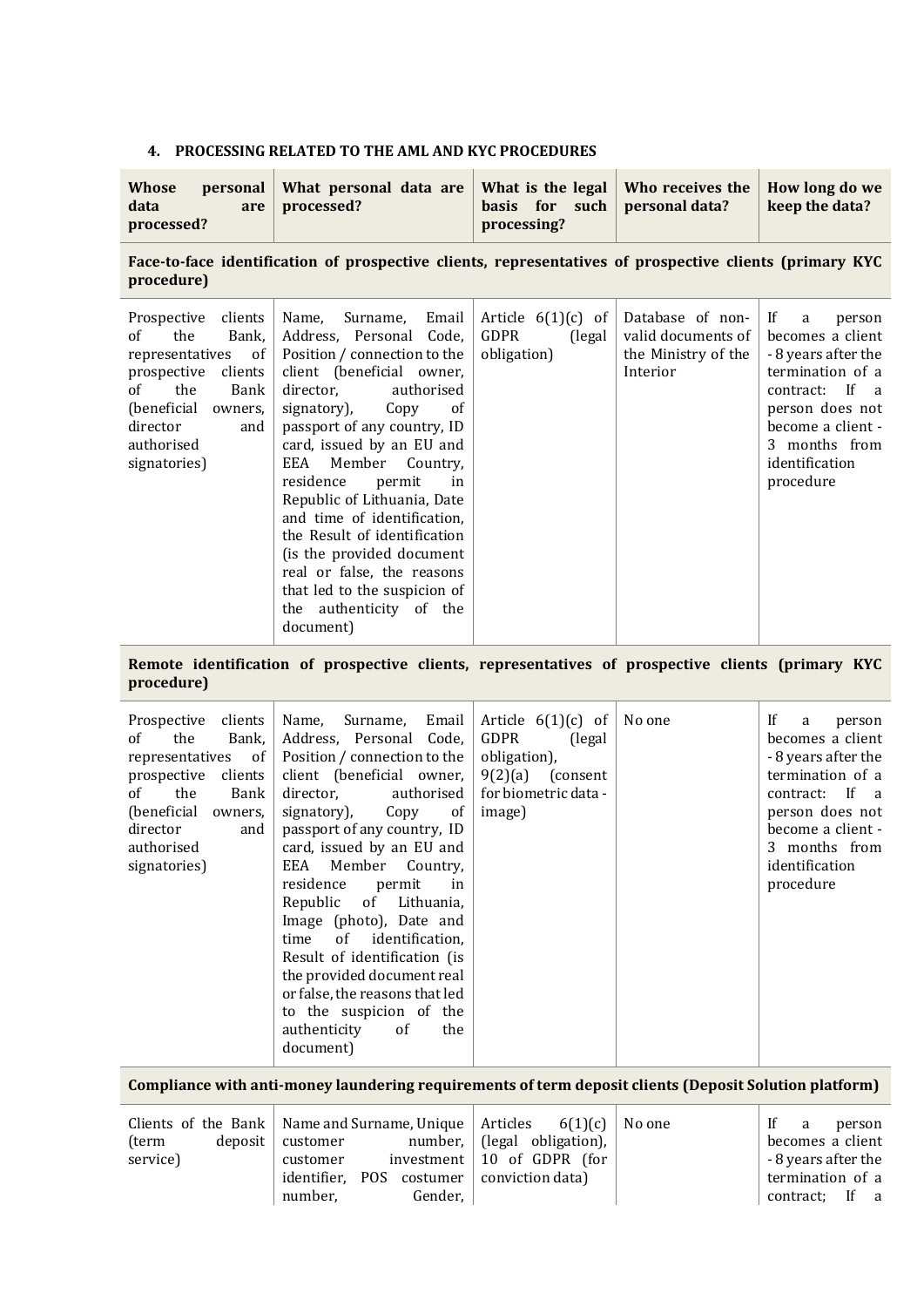| Salutation, Marital Status,<br>Date, place and country of<br>birth, Nationality, Address,<br>German Tax ID, Whether<br>the person is taxable<br>Germany only, Other tax<br>residencies, additional tax<br>Ids, ID document type,<br>number, and date of expiry,<br>Telephone number, Email<br>address, FATCA (Foreign<br>Account Tax Compliance<br>Act) status, PEP condition,<br>Service bank BIC, Customer<br>service bank IBAN, Product<br>type, Addition screening<br>data (conviction data) |
|--------------------------------------------------------------------------------------------------------------------------------------------------------------------------------------------------------------------------------------------------------------------------------------------------------------------------------------------------------------------------------------------------------------------------------------------------------------------------------------------------|
|--------------------------------------------------------------------------------------------------------------------------------------------------------------------------------------------------------------------------------------------------------------------------------------------------------------------------------------------------------------------------------------------------------------------------------------------------------------------------------------------------|

#### **Compliance with anti-money laundering and terrorist financing prevention requirements and enforcement of international sanctions (direct clients)**

| client's<br>Bank,<br>manager,<br>shareholder,<br>authorized<br>person,<br>client's<br>business<br>partner | Any client of the   Name and Surname, Email  <br>address, Personal code,<br>Date of birth, Taxpayer<br>Identification<br>Number,<br>Address<br>of<br>Citizenship,<br>Copy<br>Identity<br>Document<br>(information provided in<br>Identity<br>Document),<br>(employment<br>Income<br>retirement<br>(salaries,<br>self-employed),<br>income,<br>business<br>earnings,<br>inheritance/family<br>gift,<br>insurance<br>proceeds/settlement,<br>divorce<br>settlement,<br>investment<br>income/returns, winnings<br>(giver<br>mane<br>non-<br>government<br>lottery),<br>earnings (sale of business,<br>of<br>sale<br>property),<br>Conviction data | 6(1)(c)<br>Articles<br>legal obligation),<br>6(1)(e)<br>(public)<br>interest), 10 (for<br>conviction data) of<br>GDPR, Law on the<br>prevention<br>of<br>money laundering<br>and<br>terrorist<br>financing of the<br>Republic<br>of<br>Lithuania<br>and<br>related<br>implementing<br>legislation | Crime<br>Financial<br>Investigation<br>Service under the<br>Ministry of the<br>Interior, Ministry<br>of Foreign Affairs<br>of the Republic of<br>Lithuania<br>(regarding)<br>the<br>of<br>breach<br>sanctions),<br>Database of non-<br>valid documents of<br>the Ministry of the<br>Interior | KYC information<br>of the client - 8<br>after<br>vears<br>termination<br><sub>of</sub><br>business<br>relationship (the<br>last transaction).<br>Additional<br>information<br>from<br>received<br>the client<br>$-5$<br>after<br>years<br>termination<br><sub>of</sub><br>business<br>relationship (the<br>last transaction). |
|-----------------------------------------------------------------------------------------------------------|------------------------------------------------------------------------------------------------------------------------------------------------------------------------------------------------------------------------------------------------------------------------------------------------------------------------------------------------------------------------------------------------------------------------------------------------------------------------------------------------------------------------------------------------------------------------------------------------------------------------------------------------|---------------------------------------------------------------------------------------------------------------------------------------------------------------------------------------------------------------------------------------------------------------------------------------------------|----------------------------------------------------------------------------------------------------------------------------------------------------------------------------------------------------------------------------------------------------------------------------------------------|-------------------------------------------------------------------------------------------------------------------------------------------------------------------------------------------------------------------------------------------------------------------------------------------------------------------------------|
|-----------------------------------------------------------------------------------------------------------|------------------------------------------------------------------------------------------------------------------------------------------------------------------------------------------------------------------------------------------------------------------------------------------------------------------------------------------------------------------------------------------------------------------------------------------------------------------------------------------------------------------------------------------------------------------------------------------------------------------------------------------------|---------------------------------------------------------------------------------------------------------------------------------------------------------------------------------------------------------------------------------------------------------------------------------------------------|----------------------------------------------------------------------------------------------------------------------------------------------------------------------------------------------------------------------------------------------------------------------------------------------|-------------------------------------------------------------------------------------------------------------------------------------------------------------------------------------------------------------------------------------------------------------------------------------------------------------------------------|

# **For making decisions on credit transactions (evaluation of creditworthiness of the client)**

| Client,<br>owners.<br>managers,<br>accountants, of the | Name, Surname, Email<br>Address, Personal Code, $\vert$ (contract), 6(1)(f)<br>Address, Copy of ID<br>client, creditors and $\vert$ document, Assets, Utility $\vert$<br>debtors of the client $\parallel$ Bill Bata, Bank Statement<br>data, Data provided in<br>Source of Wealth (SOW)<br>Emails<br>Form,<br>(communication) | Articles<br>6(1)(b)<br>(legitimate)<br>interest) of GDPR | No one | 10 years after the<br>full repayment of<br>the credit |
|--------------------------------------------------------|--------------------------------------------------------------------------------------------------------------------------------------------------------------------------------------------------------------------------------------------------------------------------------------------------------------------------------|----------------------------------------------------------|--------|-------------------------------------------------------|
|--------------------------------------------------------|--------------------------------------------------------------------------------------------------------------------------------------------------------------------------------------------------------------------------------------------------------------------------------------------------------------------------------|----------------------------------------------------------|--------|-------------------------------------------------------|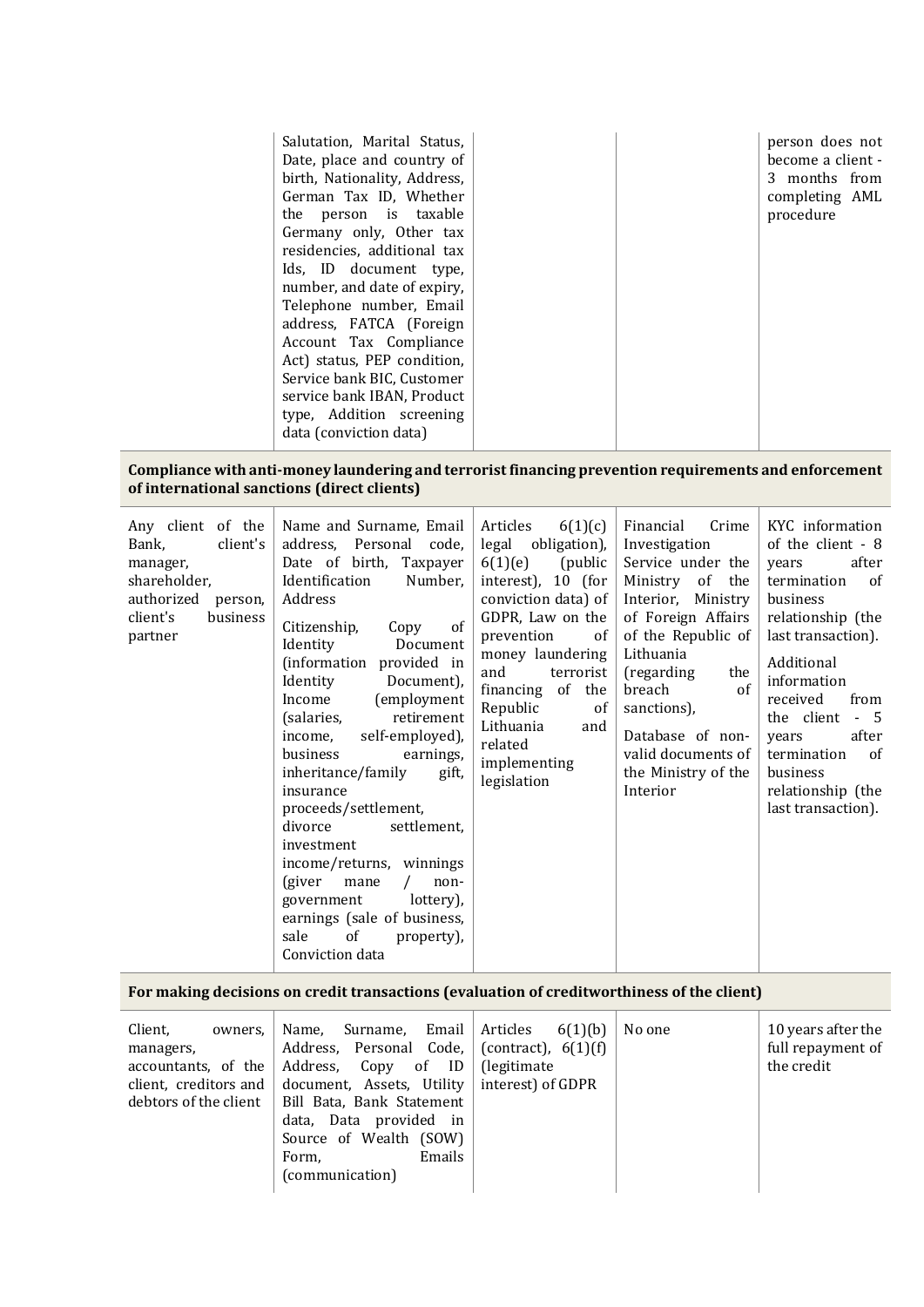| <b>Whose</b><br>personal<br>data<br>are<br>processed?               | What personal data are<br>processed?                                                                                                                                                                                                                      | What is the legal<br>basis for such<br>processing?                                                                                                                                                                                                                 | Who receives the<br>personal data? | How long do we<br>keep the data?                                        |  |  |  |  |
|---------------------------------------------------------------------|-----------------------------------------------------------------------------------------------------------------------------------------------------------------------------------------------------------------------------------------------------------|--------------------------------------------------------------------------------------------------------------------------------------------------------------------------------------------------------------------------------------------------------------------|------------------------------------|-------------------------------------------------------------------------|--|--|--|--|
| Concluding a bank account agreement and providing the service       |                                                                                                                                                                                                                                                           |                                                                                                                                                                                                                                                                    |                                    |                                                                         |  |  |  |  |
| Counterparties<br>to<br>the agreement, their<br>representatives     | Surname,<br>Name,<br>Citizenship,<br>Registered<br>Correspondence<br>address,<br>Date of birth,<br>address,<br>Gender, ID document data,<br>Telephone number, Email<br>address, Place of birth,<br>Country of payment of<br>taxes, Taxpayer code          | Article $6(1)(b)$ of<br>GDPR (contract - in<br>case the client is<br>natural<br>person),<br>Article $6(1)(f)$ of<br>GDPR (legitimate<br>interest to perform<br>contract with the<br>client - in case the<br>client<br>is<br>legal<br>person)                       | No one                             | 10 years after the<br>termination of a<br>contract                      |  |  |  |  |
|                                                                     | Providing mandatory information to the clients                                                                                                                                                                                                            |                                                                                                                                                                                                                                                                    |                                    |                                                                         |  |  |  |  |
| Clients,<br>contact<br>the<br><sub>of</sub><br>persons<br>clients   | Name,<br>Surname,<br>Email<br>address                                                                                                                                                                                                                     | Article $6(1)(c)$ of<br><b>GDPR</b><br>(legal<br>obligation)                                                                                                                                                                                                       | No one                             | Until the end of<br>contractual<br>the<br>relationship                  |  |  |  |  |
|                                                                     | <b>Evaluation of credit awareness of the client</b>                                                                                                                                                                                                       |                                                                                                                                                                                                                                                                    |                                    |                                                                         |  |  |  |  |
| Clients of the Bank,<br>managers,<br>shareholders of the<br>clients | Name, Surname, Personal<br>code, Email address, Phone<br>number,<br>Marital<br>status,<br>Education,<br>professional<br>qualifications,<br>Financial<br>data<br>(average<br>salary,<br>obligations, assets)                                               | Article<br>6(1)(b)<br>(contract - in case<br>the client is natural<br>person) of GDPR,<br>article $6(1)(c)$ of<br><b>GDPR</b><br>(legal<br>obligation)<br>Markets<br>in<br>Financial<br>Instruments<br>Rules<br>Directive,<br>approved by the<br>Bank of Lithuania | No one                             | 10 years after the<br>termination<br>of<br>agreement with<br>the client |  |  |  |  |
| <b>Issuance of Letter of Guarantee</b>                              |                                                                                                                                                                                                                                                           |                                                                                                                                                                                                                                                                    |                                    |                                                                         |  |  |  |  |
| Clients of the Bank                                                 | Name, Surname, Personal<br>code,<br>Address,<br>Email<br>address,<br>Telephone<br>number, Information about<br>the particular transaction<br>(for which the Letter of<br>Guarantee is necessary):<br>counterparty, amount of<br>transaction, payment date | Article $6(1)(b)$ of<br>GDPR (contract)                                                                                                                                                                                                                            | No one                             | 10 years after the<br>end of guarantee<br>term                          |  |  |  |  |
| Creation of the user account in online banking system               |                                                                                                                                                                                                                                                           |                                                                                                                                                                                                                                                                    |                                    |                                                                         |  |  |  |  |

# <span id="page-4-0"></span>**5. PROCESSING IN THE COURSE OF PROVISION OF THE SERVICES OF THE BANK**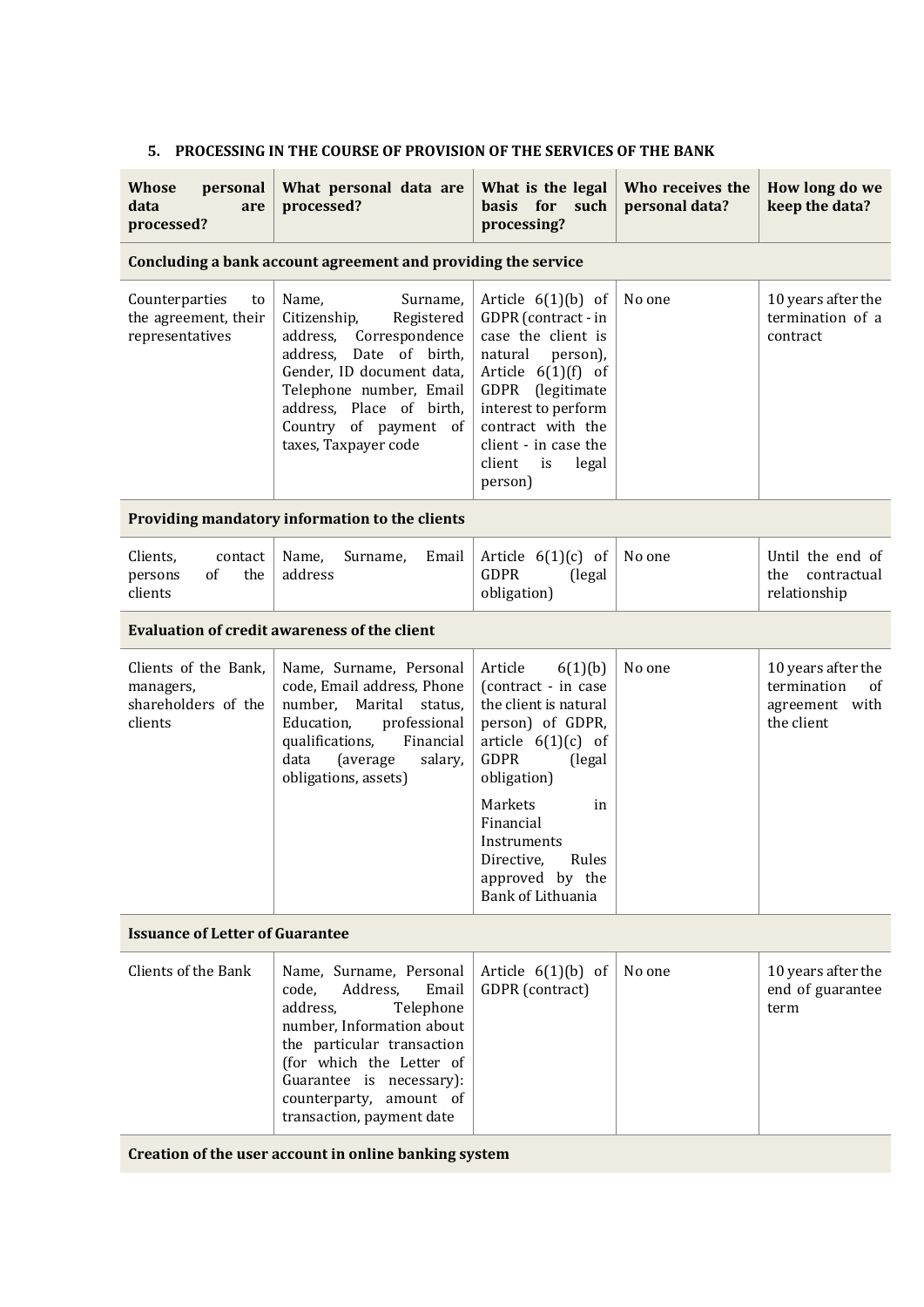| Clients of the Bank,<br>authorized persons<br>of the client | Surname,<br>Name<br>and<br>Personal<br>code,<br>Position,<br>ID<br>document<br>Company,<br>Correspondence<br>data,<br>address,<br>Telephone<br>number,<br>Email<br>address,<br>Account number                                                                                                                            | Article $6(1)(b)$ of<br>GDPR (contract - in<br>case the client is<br>natural<br>person),<br>Article $6(1)(f)$ of<br>GDPR<br>(legitimate<br>interest to perform<br>contract with the<br>client - in case the<br>client<br>is<br>legal<br>person | No one | Until the deletion<br>of<br>the<br>user<br>account                                                                                                                                                                      |
|-------------------------------------------------------------|--------------------------------------------------------------------------------------------------------------------------------------------------------------------------------------------------------------------------------------------------------------------------------------------------------------------------|------------------------------------------------------------------------------------------------------------------------------------------------------------------------------------------------------------------------------------------------|--------|-------------------------------------------------------------------------------------------------------------------------------------------------------------------------------------------------------------------------|
| Cash deposit / withdrawal operations                        |                                                                                                                                                                                                                                                                                                                          |                                                                                                                                                                                                                                                |        |                                                                                                                                                                                                                         |
| authorised<br>Clients,<br>persons of the client             | Name, surname, Personal<br>code, Position, company (of<br>representative), Amount of<br>deposit / withdrawal, Date<br>and time of deposit /<br>withdrawal, Number of the<br>respective account                                                                                                                           | Article $6(1)(b)$ of<br>GDPR (contract - in<br>case the client is<br>natural<br>person),<br>Article $6(1)(f)$ of<br>GDPR (legitimate<br>interest to perform<br>contract with the<br>client - in case the<br>client<br>is<br>legal<br>person)   | No one | 10 years after the<br>end<br><sub>of</sub><br>contractual<br>relationship                                                                                                                                               |
|                                                             | Provision of term deposit account service                                                                                                                                                                                                                                                                                |                                                                                                                                                                                                                                                |        |                                                                                                                                                                                                                         |
| authorised<br>Clients,<br>persons of the client             | Name, Surname, Personal<br>Code, Company, position<br>(of representative), Deposit<br>account number, Date and<br>time of creation of deposit<br>account. Transactional data<br>(amount of deposit, interest<br>(rate<br>and<br>amount),<br>settlement dates (pay-in,<br>pay-out), other relevant<br>transactional data) | Article $6(1)(b)$ of<br>GDPR (contract - in<br>case the client is<br>natural<br>person),<br>Article $6(1)(f)$ of<br>GDPR (legitimate<br>interest to perform<br>contract with the<br>client - in case the<br>client<br>is<br>legal<br>person)   | No one | 10 years after the<br>end<br>of<br>contractual<br>relationship                                                                                                                                                          |
|                                                             | Provision of term deposit service (through Deposit Solution platform)                                                                                                                                                                                                                                                    |                                                                                                                                                                                                                                                |        |                                                                                                                                                                                                                         |
| Clients of the Bank<br>(term<br>deposit<br>service)         | Name, Surname, Name of<br>the<br>Service<br>Bank,<br>Transactional<br>data<br>(amount of deposit, interest<br>(rate<br>and<br>amount),<br>settlement dates (pay-in,<br>pay-out), other relevant<br>transactional data)                                                                                                   | Article $6(1)(b)$ of<br>GDPR (contract)                                                                                                                                                                                                        | No one | Data stored in<br>Deposit<br>Solutions<br>platform<br>365<br>$\blacksquare$<br>days<br>after<br>Settlement day;<br>Data stored<br>in<br>the systems of<br>the bank -<br><b>10</b><br>years after the<br>settlement date |
|                                                             | Internal, SEPA, and Target2 payments (including scheduled bulk payments)                                                                                                                                                                                                                                                 |                                                                                                                                                                                                                                                |        |                                                                                                                                                                                                                         |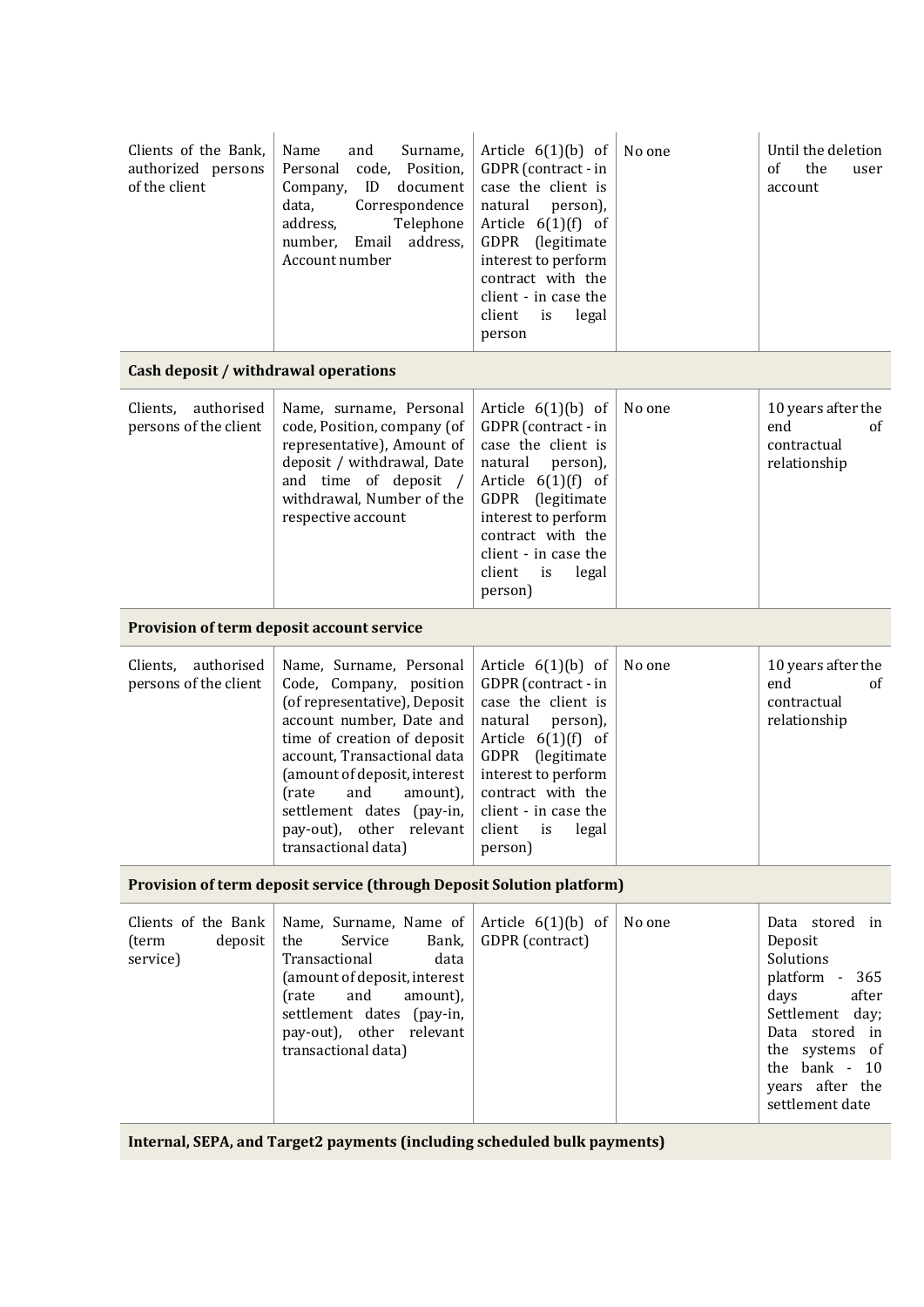| Counterparties<br>to<br>the bank account<br>agreement | Name, Surname, Address,<br>country,<br>ID<br>document,<br>Telephone number, Email<br>address, Representative of<br>the client, in the event<br>payment is made on behalf<br>of<br>another<br>person<br>person/'s on behalf of<br>which payment is made,<br>name, code, payment code),<br>Number of the account<br>from which payment is<br>Receiver's<br>made,<br>information (name, code,<br>account number, address),<br>Payer code / purpose of<br>payment, Payment amount                                                                                                             | Article $6(1)(b)$ of<br>GDPR (contract)                                                                                                           | No one                                                    | 10 years after the<br>end<br>of<br>contractual<br>relationship |
|-------------------------------------------------------|-------------------------------------------------------------------------------------------------------------------------------------------------------------------------------------------------------------------------------------------------------------------------------------------------------------------------------------------------------------------------------------------------------------------------------------------------------------------------------------------------------------------------------------------------------------------------------------------|---------------------------------------------------------------------------------------------------------------------------------------------------|-----------------------------------------------------------|----------------------------------------------------------------|
| <b>International (SWIFT) payments</b>                 |                                                                                                                                                                                                                                                                                                                                                                                                                                                                                                                                                                                           |                                                                                                                                                   |                                                           |                                                                |
| Counterparties<br>to<br>the bank account<br>agreement | Name, Surname, Address,<br>ID<br>country,<br>document,<br>Telephone number, Email<br>address, Representative of<br>the client, In the event<br>payment is made on behalf<br>of<br>another<br>person<br>person/'s on behalf of<br>which payment is made,<br>name, code, payment code),<br>Banks's information: name,<br>SWIFT code, Number of the<br>from<br>which<br>account<br>made,<br>is<br>payment<br>information<br>Receiver's<br>code,<br>(name,<br>account<br>number), Receiver bank's<br>information (name, SWIFT<br>code), Payment amount,<br>Payer code / purpose of<br>payment | Article $6(1)(b)$ of<br>GDPR (contract)                                                                                                           | Intermediary bank                                         | 10 years after the<br>end<br>of<br>contractual<br>relationship |
|                                                       | Providing APIs (Application Programming Interfaces) for payment services providers                                                                                                                                                                                                                                                                                                                                                                                                                                                                                                        |                                                                                                                                                   |                                                           |                                                                |
| Clients                                               | Name, Surname, address,<br>account<br>number<br>$(-s)$ ,<br>balance (-s) of the account<br>transaction<br>$(-s)$ ,<br>information<br>(amount,<br>description<br>currency,<br>(purpose)<br>payment),<br>of<br>Receiver's<br>token,<br>information<br>(full)<br>name,<br>account number, payment                                                                                                                                                                                                                                                                                            | Article $6(1)(c)$ of<br><b>GDPR</b><br>(legal)<br>obligation) Article<br>$31(1)(1,2)$ of Law<br>on Payments of the<br>Republic<br>of<br>Lithuania | Regulated<br>and<br>licenced payment<br>service providers | 3 years after the<br>completion of the<br>transaction          |

**Sending reminders about late payments to the client**

status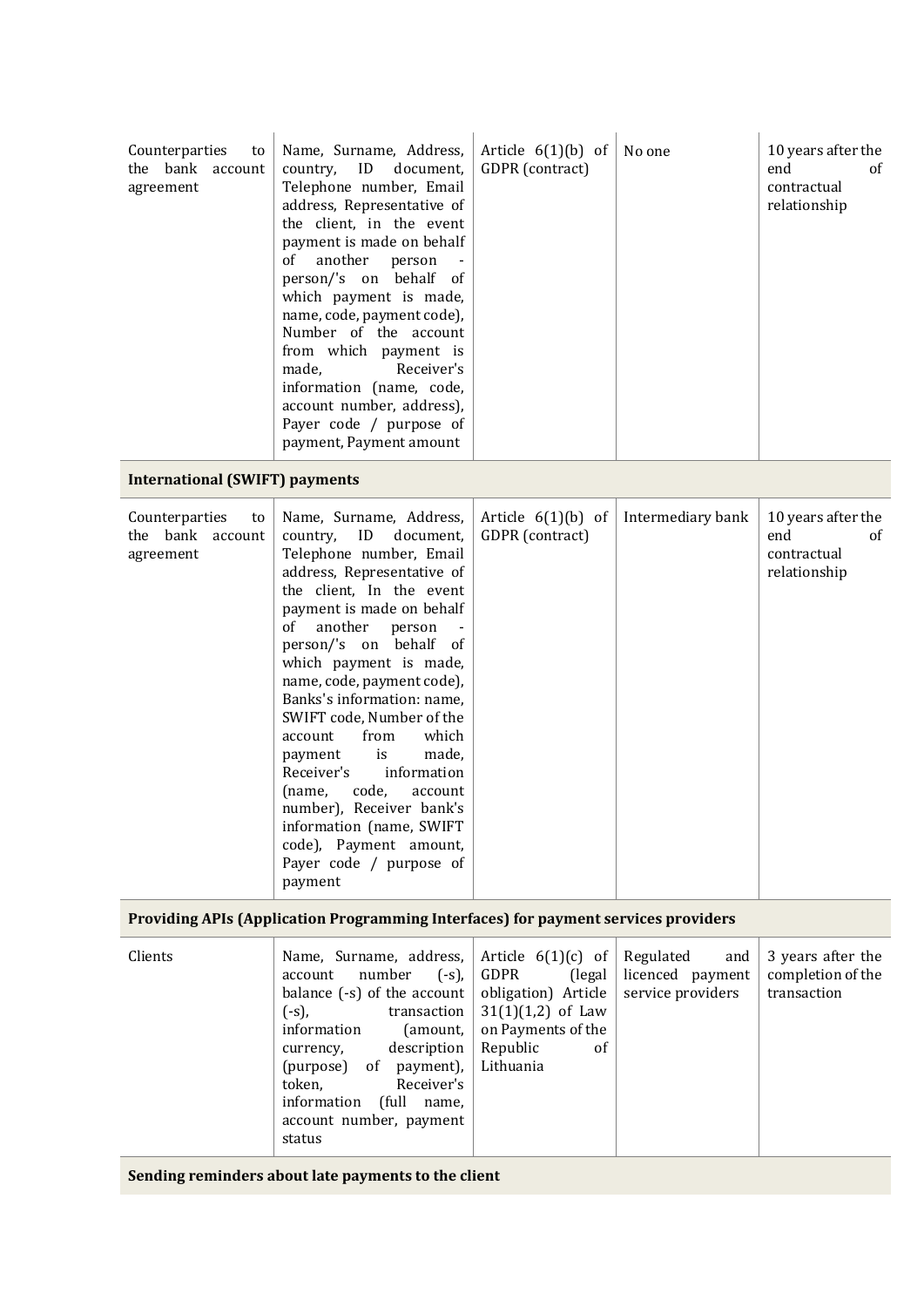| Clients,<br>representatives<br>of  <br>the clients | Surname, Email<br>Name,<br>address, Company, position $\parallel$<br>(of<br>Personal code, Address,<br>Phone number, Account Article $6(1)(f)$ of<br>Number, Information on<br>late payments | Article $6(1)(b)$ of<br>GDPR (contract - in<br>representative), $\vert$ case the client is<br>natural<br>person),<br>GDPR<br>(legitimate)<br>interest to perform<br>contract with the<br>client - in case the<br>client<br>legal<br>is<br>person) | No one | 10 years after the<br>end<br>0t<br>contractual<br>relationship |
|----------------------------------------------------|----------------------------------------------------------------------------------------------------------------------------------------------------------------------------------------------|---------------------------------------------------------------------------------------------------------------------------------------------------------------------------------------------------------------------------------------------------|--------|----------------------------------------------------------------|
|----------------------------------------------------|----------------------------------------------------------------------------------------------------------------------------------------------------------------------------------------------|---------------------------------------------------------------------------------------------------------------------------------------------------------------------------------------------------------------------------------------------------|--------|----------------------------------------------------------------|

#### **Restructuring of credit agreements, surety agreements (the purpose is to assess the solvency of the debtor / collateral provider / guarantor and the possibilities of debt repayment), only in restructuring cases of legal entities**

# **Debt records with the clients / suppliers**

| Overdue<br>clients,<br>whose<br>suppliers<br>invoices are overdue | Email  <br>Name,<br>surname,<br>address, Personal code,<br>Address,<br>Telephone<br>number, Account number,<br>Overdue amounts | Article $6(1)(c)$<br>of<br>GDPR<br>(legal)<br>obligation)<br>Law on Accounting<br>of the Republic of<br>Lithuania, Law on<br>Value Added Tax of<br>the Republic of<br>Lithuania | No one | 10 years from the<br>the<br>date<br>0f<br>particular<br>documents (from<br>the end of the<br>calendar year) |
|-------------------------------------------------------------------|--------------------------------------------------------------------------------------------------------------------------------|---------------------------------------------------------------------------------------------------------------------------------------------------------------------------------|--------|-------------------------------------------------------------------------------------------------------------|
|-------------------------------------------------------------------|--------------------------------------------------------------------------------------------------------------------------------|---------------------------------------------------------------------------------------------------------------------------------------------------------------------------------|--------|-------------------------------------------------------------------------------------------------------------|

## <span id="page-7-0"></span>**System testing (implementing the business continuity plan)**

| Clients,<br>persons<br>clients | authorised<br>0f | the | Name, Surname, Unique<br>customer number, Personal<br>Code, Gender, Position,<br>workplace, Marital Status,<br>Date, place and country of<br>birth, Nationality, Address,<br>ID document type, number,<br>date<br>of<br>and<br>expiry,<br>Telephone number, Email<br>address, Transaction data,<br>ID, Activity<br>logs,<br>User<br>Property (movable)<br>and<br>real), Account number,<br>IBAN, Banks's information:<br>name, SWIFT code, Number<br>of the account from which<br>payment is made, Payment<br>amount, other payment<br>information, Product type. | Article $6(1)(c)$ of<br>GDPR<br>(legal)<br>obligation - Article<br>32 of GDPR, Clause<br>99<br><sub>of</sub><br>the<br>Resolution No. 03-<br>174 of the Board of<br>the<br>Bank<br><sub>of</sub><br>Lithuania of<br>26<br>November 2020 |  | The data shall be<br>only processed<br>during the test<br>and after the test<br>will not be stored<br>or processed in<br>any other way. |
|--------------------------------|------------------|-----|-------------------------------------------------------------------------------------------------------------------------------------------------------------------------------------------------------------------------------------------------------------------------------------------------------------------------------------------------------------------------------------------------------------------------------------------------------------------------------------------------------------------------------------------------------------------|-----------------------------------------------------------------------------------------------------------------------------------------------------------------------------------------------------------------------------------------|--|-----------------------------------------------------------------------------------------------------------------------------------------|
|--------------------------------|------------------|-----|-------------------------------------------------------------------------------------------------------------------------------------------------------------------------------------------------------------------------------------------------------------------------------------------------------------------------------------------------------------------------------------------------------------------------------------------------------------------------------------------------------------------------------------------------------------------|-----------------------------------------------------------------------------------------------------------------------------------------------------------------------------------------------------------------------------------------|--|-----------------------------------------------------------------------------------------------------------------------------------------|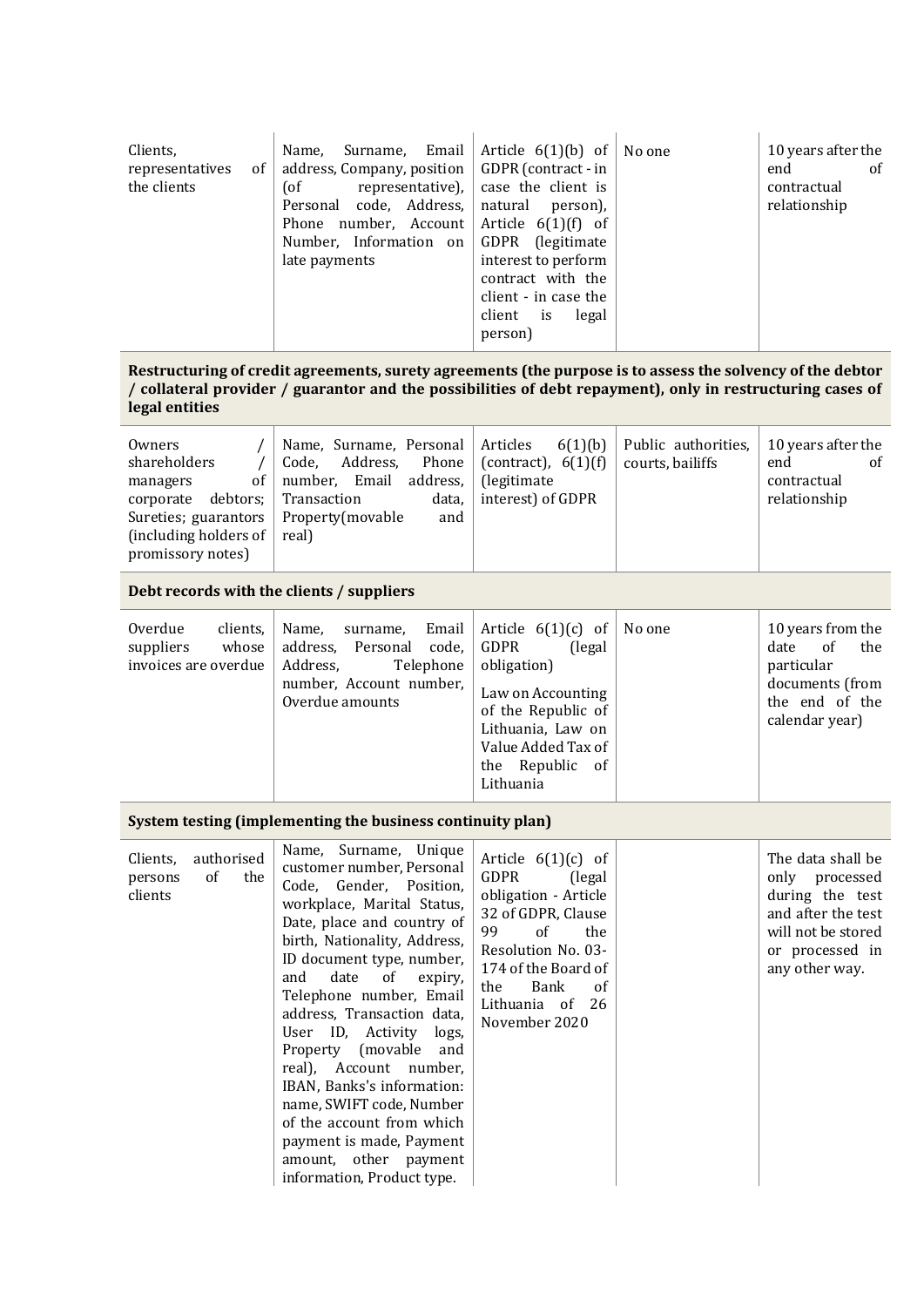## **6. PROCESSING IN THE COURSE OF ADMINISTRATION OF THE BANK BUSINESS**

| <b>Whose</b><br>personal<br>data<br>are<br>processed?                                                                 | What personal data are<br>processed?                                                                                                                                                                                                                                                                                                                                                                    | What is the legal<br>basis for such<br>processing?                                                                                                                                                                                  | Who receives the<br>personal<br>data<br>(Data<br><b>Controllers</b> )? | How long do we<br>keep the data?                                                                                                                       |
|-----------------------------------------------------------------------------------------------------------------------|---------------------------------------------------------------------------------------------------------------------------------------------------------------------------------------------------------------------------------------------------------------------------------------------------------------------------------------------------------------------------------------------------------|-------------------------------------------------------------------------------------------------------------------------------------------------------------------------------------------------------------------------------------|------------------------------------------------------------------------|--------------------------------------------------------------------------------------------------------------------------------------------------------|
| Litigation                                                                                                            |                                                                                                                                                                                                                                                                                                                                                                                                         |                                                                                                                                                                                                                                     |                                                                        |                                                                                                                                                        |
| Debtors,<br>representatives<br>of<br>the debtors, other<br>persons potentially<br>violating the rights<br>of the Bank | Email<br>Name,<br>surname,<br>Address,<br>address,<br>Telephone<br>number,<br>Personal Code, Financial<br>information, Marital Status,<br>Assets, Income                                                                                                                                                                                                                                                | Article $6(1)(f)$ of<br>GDPR<br>(legitimate<br>interest)                                                                                                                                                                            | Courts, Attorneys                                                      | 1 year from the<br>date of the final<br>decision of the<br>court                                                                                       |
| (representatives, etc.)                                                                                               | Handling inquiries, requests, claims submitted by customers or persons related to customers                                                                                                                                                                                                                                                                                                             |                                                                                                                                                                                                                                     |                                                                        |                                                                                                                                                        |
| Persons who submit<br>an inquiry, request,<br>or claim to the Bank                                                    | Name, Surname, Personal<br>code, number, place and<br>date of issuance of personal<br>identity<br>document.<br>Telephone number, Email<br>address, Customer's last<br>financial<br>transactions<br>performed<br>in<br>each<br>Customer's Account (date,<br>amount, payer's / payee's<br>names, trade / service<br>Other<br>company),<br>data<br>related to the particular<br>inquiry, request, or claim | Article $6(1)(c)$ of<br><b>GDPR</b><br>(legal)<br>obligation)<br>Rules for handling<br>complaints<br>received<br>by<br>financial<br>market<br>participants<br>approved by the<br>Bank of Lithuania                                  | No one                                                                 | 10 years from the<br>end of calendar<br>during<br>year<br>which<br>the<br>particular<br>inquiry, request,<br>claim<br><sub>or</sub><br>was<br>received |
|                                                                                                                       | Organising virtual events / seminars (promotion of the Bank)                                                                                                                                                                                                                                                                                                                                            |                                                                                                                                                                                                                                     |                                                                        |                                                                                                                                                        |
| Attendees<br>the<br>to<br>events                                                                                      | Name, Surname, Company,<br>Position, Email address,<br>Information on attendance                                                                                                                                                                                                                                                                                                                        | Article $6(1)(a)$ of<br>GDPR (consent)                                                                                                                                                                                              |                                                                        | 10 working days<br>after the end of<br>the event                                                                                                       |
|                                                                                                                       | Accountability of internal risk management                                                                                                                                                                                                                                                                                                                                                              |                                                                                                                                                                                                                                     |                                                                        |                                                                                                                                                        |
| Clients of the Bank<br>(specific clients of<br>higher risk)                                                           | Name, Surname, Personal<br>code, Internal client's code,<br>Account number                                                                                                                                                                                                                                                                                                                              | Article $6(1)(c)$ of<br><b>GDPR</b><br>(legal)<br>obligation)<br>Resolution No. 03-<br>176 of the Bank of<br>Lithuania on the<br>Approval of the<br><b>General Provisions</b><br>Internal<br>on<br>Management<br>of<br><b>Banks</b> |                                                                        | 10 years                                                                                                                                               |

# **Archiving of paper files**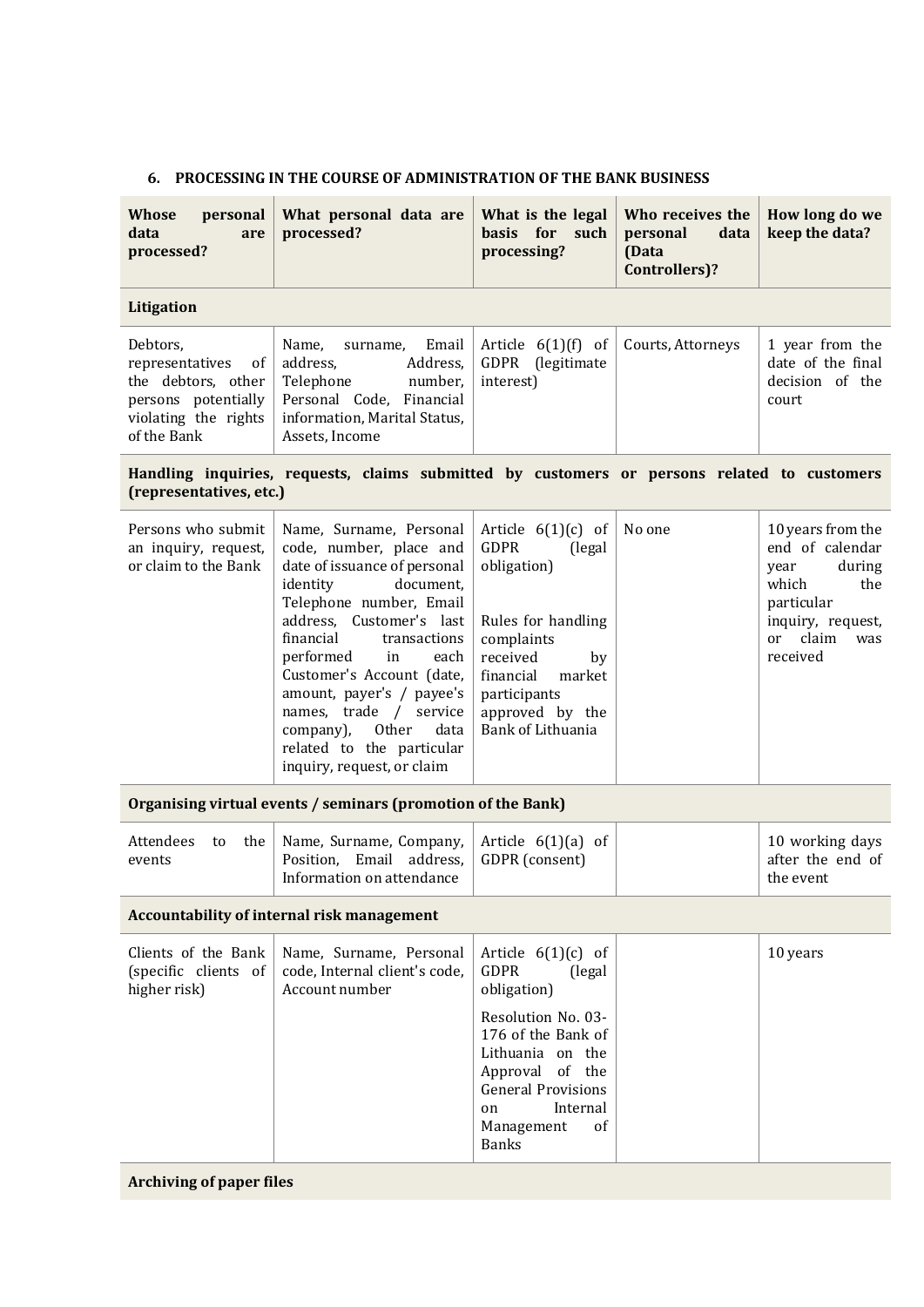| Counterparties,<br>representatives<br>of<br>counterparties                                                                                                                          | Client files with various<br>personal data                                                                                                                                                                                                                                          | Articles<br>$6(1)(c)(\text{legal})$<br>obligation, 6(1)(f)<br>(legitimate<br>interest)<br>Rules on archiving                                                                                 |                                         | According to the<br>approved<br>documentation<br>plan                                                                                                                                                          |
|-------------------------------------------------------------------------------------------------------------------------------------------------------------------------------------|-------------------------------------------------------------------------------------------------------------------------------------------------------------------------------------------------------------------------------------------------------------------------------------|----------------------------------------------------------------------------------------------------------------------------------------------------------------------------------------------|-----------------------------------------|----------------------------------------------------------------------------------------------------------------------------------------------------------------------------------------------------------------|
| Reports to the supervisory authority                                                                                                                                                |                                                                                                                                                                                                                                                                                     |                                                                                                                                                                                              |                                         |                                                                                                                                                                                                                |
| of<br>Clients<br>the<br><b>EMBbank</b>                                                                                                                                              | Name, Surname, Personal<br>code, Client code, Account<br>number                                                                                                                                                                                                                     | GDPR 6 str. 1 d. c p.<br>Regulation<br><b>CIR</b><br>575/2013;<br>Regulation<br>680/2014<br>technical<br>standards<br>with<br>regard<br>to<br>supervisory<br>reporting<br>of<br>institutions | European Central<br><b>Bank</b>         | 10 years                                                                                                                                                                                                       |
|                                                                                                                                                                                     | Independent AML audit (provision of information to the external auditors)                                                                                                                                                                                                           |                                                                                                                                                                                              |                                         |                                                                                                                                                                                                                |
| Clients of the Bank,<br>persons related to<br>the clients of the<br>Bank (shareholders,<br>members<br>of<br>management<br>bodies),<br>other<br>of<br>representatives<br>the clients | Name, Surname, Personal<br>Code, Client's code, Account<br>number, Other information<br>collected for AML and KYC<br>purposes                                                                                                                                                       | 6(1)(c)<br>Articles<br>(complying<br>with<br>AML obligations)),<br>6(1)(f) (legitimate<br>interest<br>to<br>AML<br>improve<br>procedures of the<br>bank)                                     | Auditors                                | Information that<br>has<br>been<br>submitted to an<br>external audit is<br>no longer stored.<br>The information<br>from which the<br>data<br>were<br>extracted<br>is<br>stored<br>for<br>a<br>further 10 years |
|                                                                                                                                                                                     | Independent financial audit (provision of information to the external auditors)                                                                                                                                                                                                     |                                                                                                                                                                                              |                                         |                                                                                                                                                                                                                |
| Clients involved in<br>an ongoing internal<br>investigation and /<br>or operational risk<br>event                                                                                   | Surname,<br>Name<br>and<br>Information about banking<br>services used by the client,<br>Internal code of the client,<br>Account number, Name and<br>Surname, Personal Code,<br>Internal client's code, Email<br>address, Account number,<br>Account<br>balance,<br>Telephone number | Article $6(1)(c)$ of<br><b>GDPR</b><br>(legal<br>obligation)<br>Article 39 of the<br>Law on the Audits<br>of the Financial<br>Statement                                                      | Auditors                                | Information that<br>been<br>has<br>submitted to an<br>external audit is<br>no longer stored.<br>The information<br>from which the<br>data<br>were<br>extracted<br>is<br>stored<br>for<br>a<br>further 10 years |
| Debt recovery (assessment of the possibilities of debt recovery)                                                                                                                    |                                                                                                                                                                                                                                                                                     |                                                                                                                                                                                              |                                         |                                                                                                                                                                                                                |
| Persons<br>whose<br>payments<br>are<br>overdue                                                                                                                                      | Name, Surname, Personal<br>Address,<br>Phone<br>Code,<br>number, Email<br>address,<br>Property (movable<br>and<br>real), Employer and income                                                                                                                                        | Articles<br>6(1)(b)<br>(contract), $6(1)(f)$<br>(legitimate<br>interest) of GDPR                                                                                                             | Public authorities,<br>courts, bailiffs | 10 years after<br>the end of<br>contractual<br>relationship                                                                                                                                                    |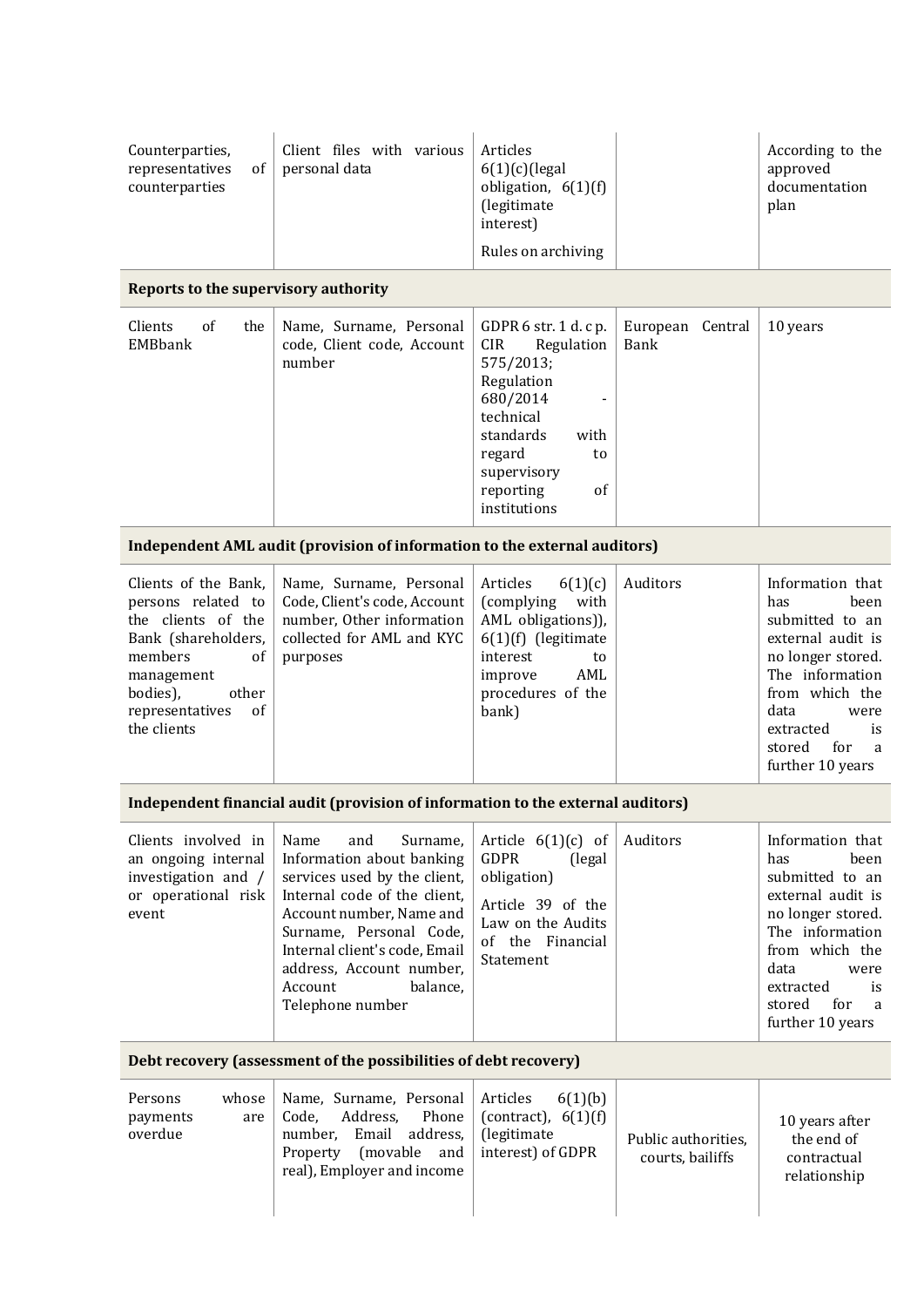| Persons<br>whose<br>contracts with the<br>Bank<br>have<br>been<br>terminated<br>with<br>outstanding<br>liabilities;<br>persons<br>against whom the<br>collection<br>debt<br>process has already<br>been initiated | Name, Surname, Personal<br>code,<br>Address,<br>Phone<br>number,<br>Email<br>address,<br>Marital<br>Account<br>status,<br>number, Transaction data,<br>Property (movable<br>and<br>real), Employer and income                         | 6(1)(b)<br>Articles<br>(contract), $6(1)(f)$<br>(legitimate<br>interest) of GDPR                                                                                                                                                                                                                                                                                                                                                                                                                             |                                                      |          |
|-------------------------------------------------------------------------------------------------------------------------------------------------------------------------------------------------------------------|---------------------------------------------------------------------------------------------------------------------------------------------------------------------------------------------------------------------------------------|--------------------------------------------------------------------------------------------------------------------------------------------------------------------------------------------------------------------------------------------------------------------------------------------------------------------------------------------------------------------------------------------------------------------------------------------------------------------------------------------------------------|------------------------------------------------------|----------|
| Owners<br>shareholders<br>of<br>managers<br>debtors;<br>corporate<br>Sureties; guarantors<br>(including holders of<br>promissory notes)                                                                           | Name, Surname, Personal<br>code, Address, Telephone<br>number, Email address,<br>Transaction data, Property<br>(movable and real)                                                                                                     | Articles<br>6(1)(b)<br>(contract), $6(1)(f)$<br>(legitimate<br>interest) of GDPR                                                                                                                                                                                                                                                                                                                                                                                                                             |                                                      |          |
|                                                                                                                                                                                                                   | Internal investigations and operational risk events (analysis)                                                                                                                                                                        |                                                                                                                                                                                                                                                                                                                                                                                                                                                                                                              |                                                      |          |
| Clients involved in<br>an ongoing internal<br>investigation and /<br>or operational risk<br>event                                                                                                                 | Surname,<br>Email<br>Name,<br>Address, ID document data,<br>Telephone<br>number,<br>Address, Account numbers<br>$\prime$<br>extracts,<br>Services<br>provided by the bank to the<br>particular client, Internal<br>code of the client | Articles<br>6(1)(f)<br>(legitimate<br>interest),<br>6(1)(c)<br>(legal obligation)<br>of GDPR<br>Provisions on the<br>Organization<br>of<br>Internal<br>Control<br>and<br>Risk<br>Assessment<br>(Management) of<br>the Board of the<br>Bank of Lithuania<br>(Resolution<br>No.<br>149<br><sub>of</sub><br>25<br>September 2008).<br>IX Operational risk<br>management<br><b>Rules for Providing</b><br>Information on the<br>Internal<br>Management and<br>Activities of Banks<br>to the Bank of<br>Lithuania | External auditors,<br>Bank<br>the<br>of<br>Lithuania | 10 years |

**Drafting the minutes of the meetings of supervisory board, management board and the committees of the bank**

| third  <br>Employees.<br>party<br>service<br>providers | Name, surname, position, $\vert$ Article 6(1)(f) of<br>voting, position on the $\Box$ GDPR (legitimate<br>discussed item, content of $\vert$ interest)<br>discussions.<br>voice.<br>the<br>image. |  | No one | Until the minutes<br>are drafted (not<br>than 5<br>longer<br>days after the<br>respective<br>meeting) |
|--------------------------------------------------------|---------------------------------------------------------------------------------------------------------------------------------------------------------------------------------------------------|--|--------|-------------------------------------------------------------------------------------------------------|
|--------------------------------------------------------|---------------------------------------------------------------------------------------------------------------------------------------------------------------------------------------------------|--|--------|-------------------------------------------------------------------------------------------------------|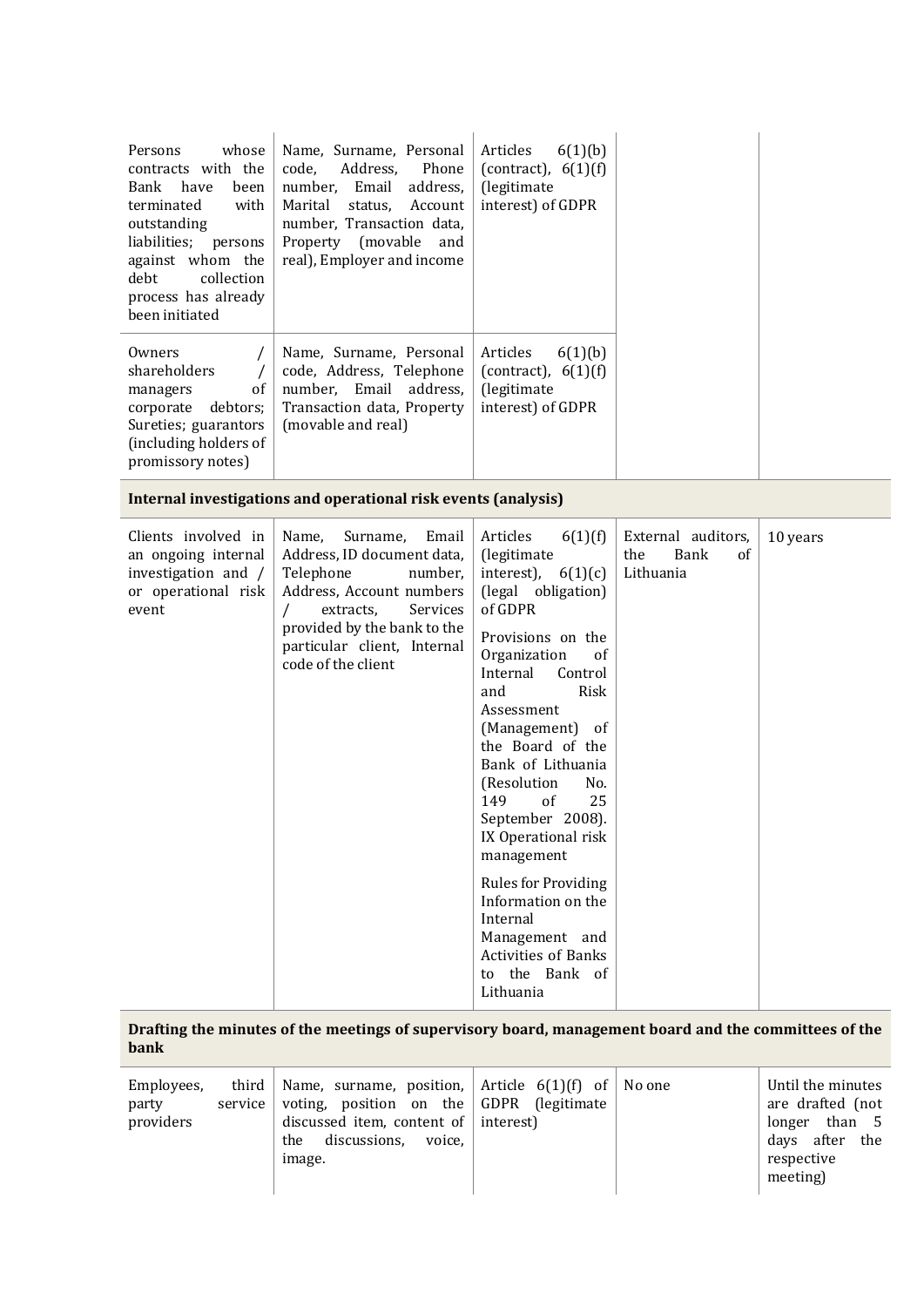# <span id="page-11-0"></span>**7. PROCESSING IN THE COURSE OF EMPLOYEE SELECTION (RECRUITMENT)**

For the purpose of assessing the **non-executive candidates**, the Bank processes the personal data as provided in the table below:

| What personal data are<br>processed?                                                                                                                                                                                    | What is the legal basis<br>for such processing?                                                                                                                                                                                                                                                                               | Who<br>receives<br>the<br>personal data? | How long do we keep the<br>data?                                                                                                                                                                                                                                                                                                                                                         |
|-------------------------------------------------------------------------------------------------------------------------------------------------------------------------------------------------------------------------|-------------------------------------------------------------------------------------------------------------------------------------------------------------------------------------------------------------------------------------------------------------------------------------------------------------------------------|------------------------------------------|------------------------------------------------------------------------------------------------------------------------------------------------------------------------------------------------------------------------------------------------------------------------------------------------------------------------------------------------------------------------------------------|
| Name, Surname, Personal<br>Code, Identity document<br>information (necessary),<br>Telephone<br>Address,<br>Citizenship,<br>Number,<br>Information provided in                                                           | Articles $6(1)(a)$ (consent),<br>$6(1)(b)$ of GDPR (steps<br>prior to entering into<br>contract)                                                                                                                                                                                                                              | No one                                   | If no employment contract<br>concluded with the<br>is<br>candidate - 3 working<br>days after the end of the<br>selection procedure with<br>below exceptions:                                                                                                                                                                                                                             |
| CV (education, languages,<br>qualifications,<br>former<br>employers)                                                                                                                                                    |                                                                                                                                                                                                                                                                                                                               |                                          | (I) If employment contract<br>is concluded with the<br>candidate<br>(candidate                                                                                                                                                                                                                                                                                                           |
| Information<br>about<br>qualifications<br>and<br>reputation,<br>sufficient<br>experience and skills to                                                                                                                  | Article $6(1)(f)$ of GDPR<br>(legitimate interest)                                                                                                                                                                                                                                                                            |                                          | becomes an employee) -<br>after<br>10<br>the<br>years<br>termination<br>of<br>an<br>employment contract                                                                                                                                                                                                                                                                                  |
| perform<br>the<br>job<br>responsibilities,<br>avoid<br>conflicts<br>of<br>interest,<br>publicly<br>available<br>information<br>(LinkedIn<br>other<br>account<br>data,<br>found<br>information<br>by<br>internet search) |                                                                                                                                                                                                                                                                                                                               | in<br>of<br>the                          | (II)For Open Positions:<br>When there is an open<br>position and candidate<br>applies to a<br>specific<br>position, the data will be<br>stored until the end of the<br>recruitment<br>process<br>without receiving consent<br>form. The candidate shall                                                                                                                                  |
| Conviction data                                                                                                                                                                                                         | Articles<br>$6(1)(c)$ (legal<br>obligation), 10 of GDPR,<br>Markets<br>Law<br><sub>of</sub><br>Financial Instruments of<br>the Republic of Lithuania,<br>Article 34(10), 34(12) of<br>Law of Banks, Articles 8.3,<br>8.7 of Internal Control and<br>Risk<br>Assessment<br>(Management)<br>Regulations of Bank of<br>Lithuania |                                          | deemed<br>have<br>be<br>to<br>voluntarily consented to<br>the processing of such data<br>by<br>applying<br>to<br>the<br>position. At the end of the<br>recruitment<br>process,<br>candidates who have not<br>been selected for<br>this<br>specific<br>position,<br>but<br>whose<br>experience,<br>personal or other qualities<br>would be appropriate for<br>positions that may arise in |
| Disability data (certificate<br>number)                                                                                                                                                                                 | Articles<br>6(1)(c)<br>(legal)<br>obligation),<br>9(2)(b)<br><b>GDPR</b>                                                                                                                                                                                                                                                      |                                          | the future will be provided<br>with an e-mail request for<br>storing their data in the<br>Bank database for 2 years.                                                                                                                                                                                                                                                                     |
| Data obtained from former<br>employer                                                                                                                                                                                   | Article 6(1)(f) of GDPR<br>(legitimate interest of the<br>Bank to<br>evaluate<br>candidate's suitability for<br>the job)                                                                                                                                                                                                      |                                          | The data of the candidates<br>provided<br>who<br>their<br>consent via e-mail will be<br>stored for 2 years. In<br>absence of consent, data<br>will<br>be<br>deleted<br>immediately.                                                                                                                                                                                                      |
|                                                                                                                                                                                                                         |                                                                                                                                                                                                                                                                                                                               |                                          | (III) CV Sending Process:<br>From any channel (via                                                                                                                                                                                                                                                                                                                                       |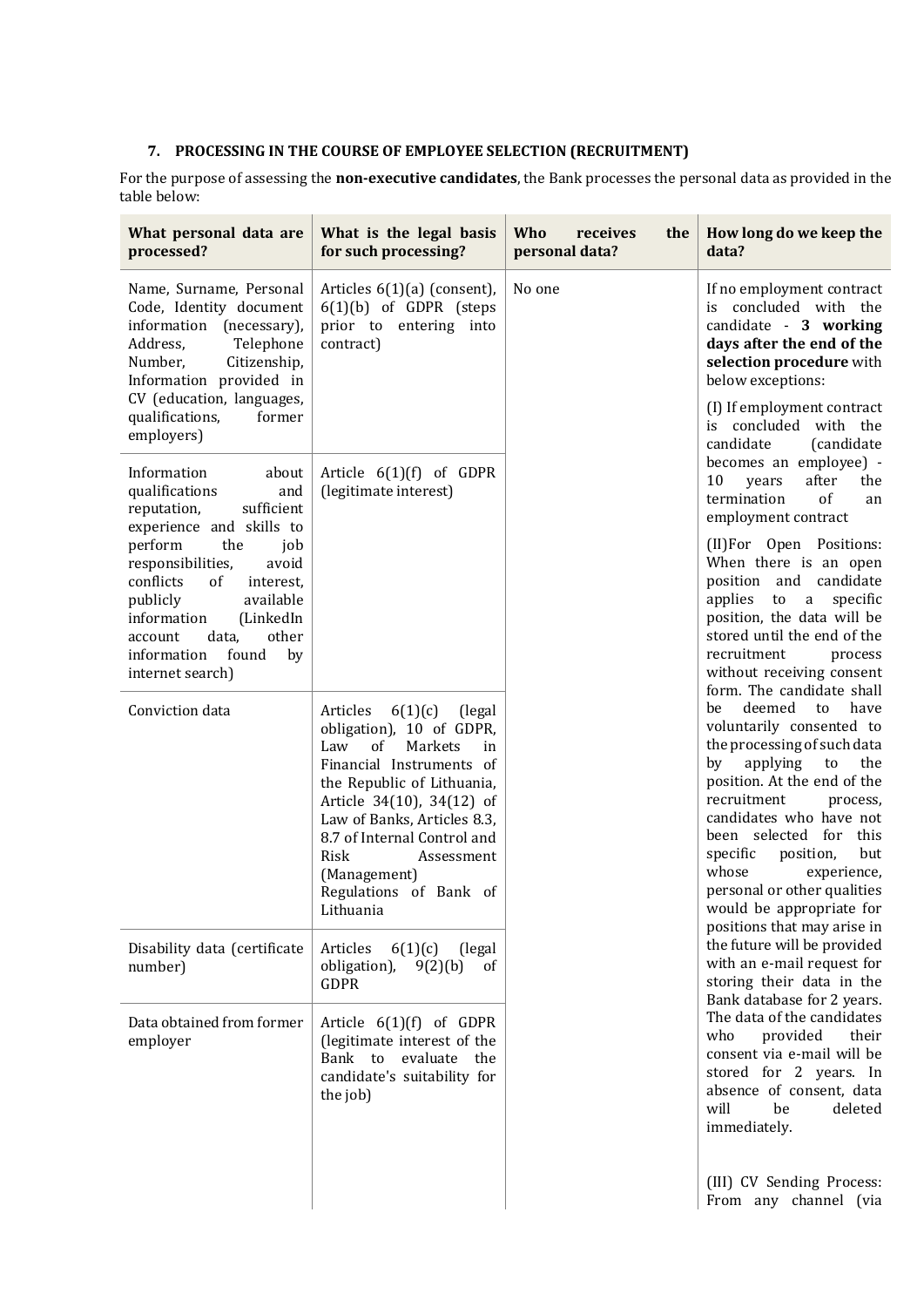linkedin, via e-mail, etc.), when the candidate sends his/her CV, if there is an open position the process will be same as with aforementioned open position process. If not, the Bank will inform the candidate on how it will process his/her data and ask for explicit consent via e-mail. In the request of the consent, the Bank will inform the potential candidate how the data will be processed and time period of storing such data. If the candidate provides his or her consent, then the data shall be stored in the Bank's database for 2 years. In absence of consent, data will be deleted immediately.

For the purpose of assessing the **executive candidates**, the Bank processes the personal data as provided in the table below:

| What personal data are<br>processed?                                                                                                                                                                                                                                                                                                                                                                                                                                                        | What is the legal basis<br>for such processing?                                                                                                                                                                                                                                                                                                                                                                                                                 | Who<br>receives<br>the<br>personal data? | How long do we keep the<br>data?                                                                                                                                                                                                                                                                                                                                                                                                                                                              |
|---------------------------------------------------------------------------------------------------------------------------------------------------------------------------------------------------------------------------------------------------------------------------------------------------------------------------------------------------------------------------------------------------------------------------------------------------------------------------------------------|-----------------------------------------------------------------------------------------------------------------------------------------------------------------------------------------------------------------------------------------------------------------------------------------------------------------------------------------------------------------------------------------------------------------------------------------------------------------|------------------------------------------|-----------------------------------------------------------------------------------------------------------------------------------------------------------------------------------------------------------------------------------------------------------------------------------------------------------------------------------------------------------------------------------------------------------------------------------------------------------------------------------------------|
| Name, Surname, Personal<br>Code, Identity document<br>information (necessary),<br>Address,<br>Telephone<br>Citizenship,<br>Number,<br>Information provided in<br>CV (education, languages,<br>qualifications,<br>former<br>employers)                                                                                                                                                                                                                                                       | Articles $6(1)(a)$ (consent),<br>$6(1)(b)$ of GDPR (steps<br>prior to entering into<br>contract)                                                                                                                                                                                                                                                                                                                                                                | No one                                   | If no employment contract<br>concluded with the<br>iς<br>candidate - 3 working<br>days after the end of the<br>selection procedure with<br>below exceptions:<br>(I)If employment contract<br>is concluded<br>with the<br>candidate<br>(candidate)                                                                                                                                                                                                                                             |
| Financial obligations, Data<br>about immediate relatives<br>(degree of kinship, name,<br>surname, year of birth,<br>workplace,<br>position),<br>Information on private<br>interests (name, surname,<br>connection), Information<br>of provision of services to<br>other companies (if any),<br>Publicly<br>available<br>information, Real estate,<br>other information about<br>an impeccable reputation,<br>qualifications,<br>and<br>experience required to<br>perform<br>their<br>duties | Article $6(1)(c)$ of GDPR<br>(legal obligation), Article<br>GDPR<br>6(1)(f)<br><sub>of</sub><br>(legitimate interest of the<br>bank to ensure compliance<br>with legal requirements<br>when no specific data<br>necessary to fulfil a legal<br>obligation is listed in<br>legislation),<br>Article<br>34(10), 34(12) of Law of<br>Banks, Articles 8.3, 8.7 of<br>Internal Control and Risk<br>Assessment<br>(Management)<br>Regulations of Bank of<br>Lithuania |                                          | becomes an employee) -<br>after<br>10<br>years<br>the<br>of<br>termination<br>an<br>employment contract<br>(II)For Open Positions:<br>When there is an open<br>position and candidate<br>applies to<br>specific<br>a<br>position, the data will be<br>stored until the end of the<br>recruitment<br>process<br>without receiving consent<br>form. The candidate shall<br>deemed<br>have<br>be<br>to<br>voluntarily consented to<br>the processing of such data<br>applying<br>by<br>to<br>the |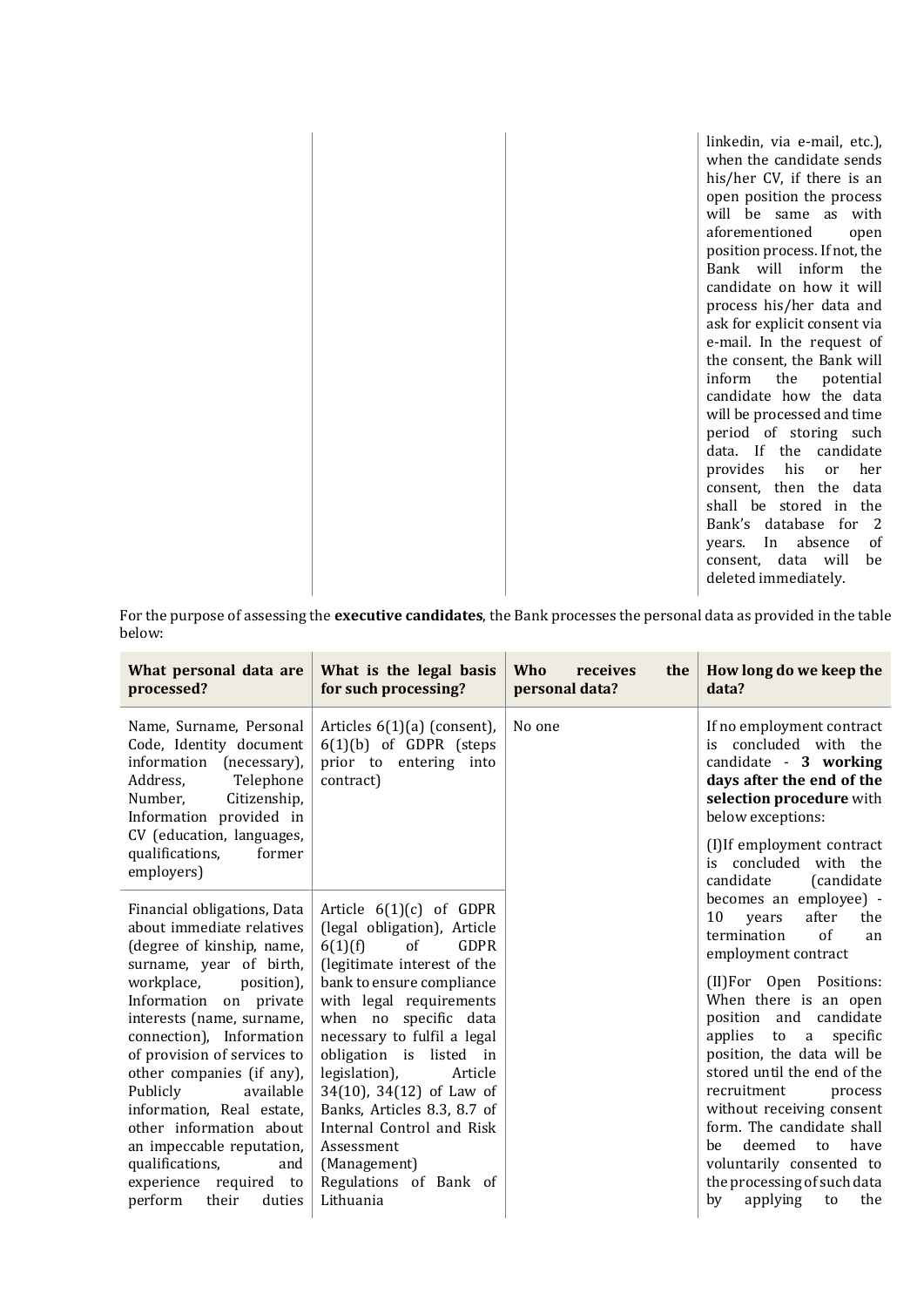| properly, avoid conflicts of<br>interest,<br>ensure<br>independence and be able<br>to devote time to the<br>of<br>performance<br>their<br>duties"<br>Conviction data                                                                                           | Articles<br>6(1)(c)<br>(legal<br>obligation), 10 of GDPR,<br>Law<br>of<br>Markets<br>in<br>Financial Instruments of<br>the Republic of Lithuania,<br>Article 34(10), 34(12) of<br>Law of Banks, Articles 8.3,<br>8.7 of Internal Control and<br>Risk<br>Assessment<br>(Management)<br>Regulations of Bank of<br>Lithuania |                   | position. At the end of the<br>recruitment<br>process,<br>candidates who have not<br>been selected for<br>this<br>specific<br>but<br>position,<br>whose<br>experience,<br>personal or other qualities<br>would be appropriate for<br>positions that may arise in<br>the future will be provided<br>with an e-mail request for<br>storing their data in the<br>Bank database for 2 years.<br>The data of the candidates<br>who<br>provided<br>their<br>consent via e-mail will be<br>stored for 2 years. In<br>absence of consent, data<br>will<br>be<br>deleted<br>immediately.                                                                                                                                                   |
|----------------------------------------------------------------------------------------------------------------------------------------------------------------------------------------------------------------------------------------------------------------|---------------------------------------------------------------------------------------------------------------------------------------------------------------------------------------------------------------------------------------------------------------------------------------------------------------------------|-------------------|-----------------------------------------------------------------------------------------------------------------------------------------------------------------------------------------------------------------------------------------------------------------------------------------------------------------------------------------------------------------------------------------------------------------------------------------------------------------------------------------------------------------------------------------------------------------------------------------------------------------------------------------------------------------------------------------------------------------------------------|
| Disability data (certificate<br>number)                                                                                                                                                                                                                        | Articles<br>6(1)(c)<br>(legal<br>obligation), $9(2)(b)$<br><sub>of</sub><br><b>GDPR</b>                                                                                                                                                                                                                                   |                   | (III) CV Sending Process:<br>From any channel (via<br>linkedin, via e-mail, etc.),                                                                                                                                                                                                                                                                                                                                                                                                                                                                                                                                                                                                                                                |
| Data obtained from former<br>employer                                                                                                                                                                                                                          | Article 6(1)(f) of GDPR<br>(legitimate interest of the<br>Bank to evaluate the<br>candidate's suitability for<br>the job)                                                                                                                                                                                                 |                   | when the candidate sends<br>his/her CV, if there is an<br>open position the process<br>will be same as with<br>aforementioned<br>open<br>position process. If not, the<br>Bank will inform the<br>candidate on how it will<br>process his/her data and<br>ask for explicit consent via<br>e-mail. In the request of<br>the consent, the Bank will<br>inform<br>the<br>potential<br>candidate how the data<br>will be processed and time<br>period of storing such<br>data. If the candidate<br>provides<br>his<br>her<br><sub>or</sub><br>consent, then the<br>data<br>shall be stored in the<br>database for<br>Bank's<br>$\overline{2}$<br>absence<br>In<br>οf<br>years.<br>data will<br>consent,<br>be<br>deleted immediately. |
| The<br>manager's<br>questionnaire<br>and other<br>information<br>and<br>documents relevant to the<br>assessment and issuance<br>of the permit by the Bank<br>of Lithuania approved in<br>accordance<br>with<br>the<br>requirements of the Bank<br>of Lithuania | Guidelines<br>for<br>the<br>the<br>of<br>assessment<br>members of the managing<br>body and key function<br>holder of financial market<br>participants supervised by<br>the Bank of Lithuania                                                                                                                              | Bank of Lithuania |                                                                                                                                                                                                                                                                                                                                                                                                                                                                                                                                                                                                                                                                                                                                   |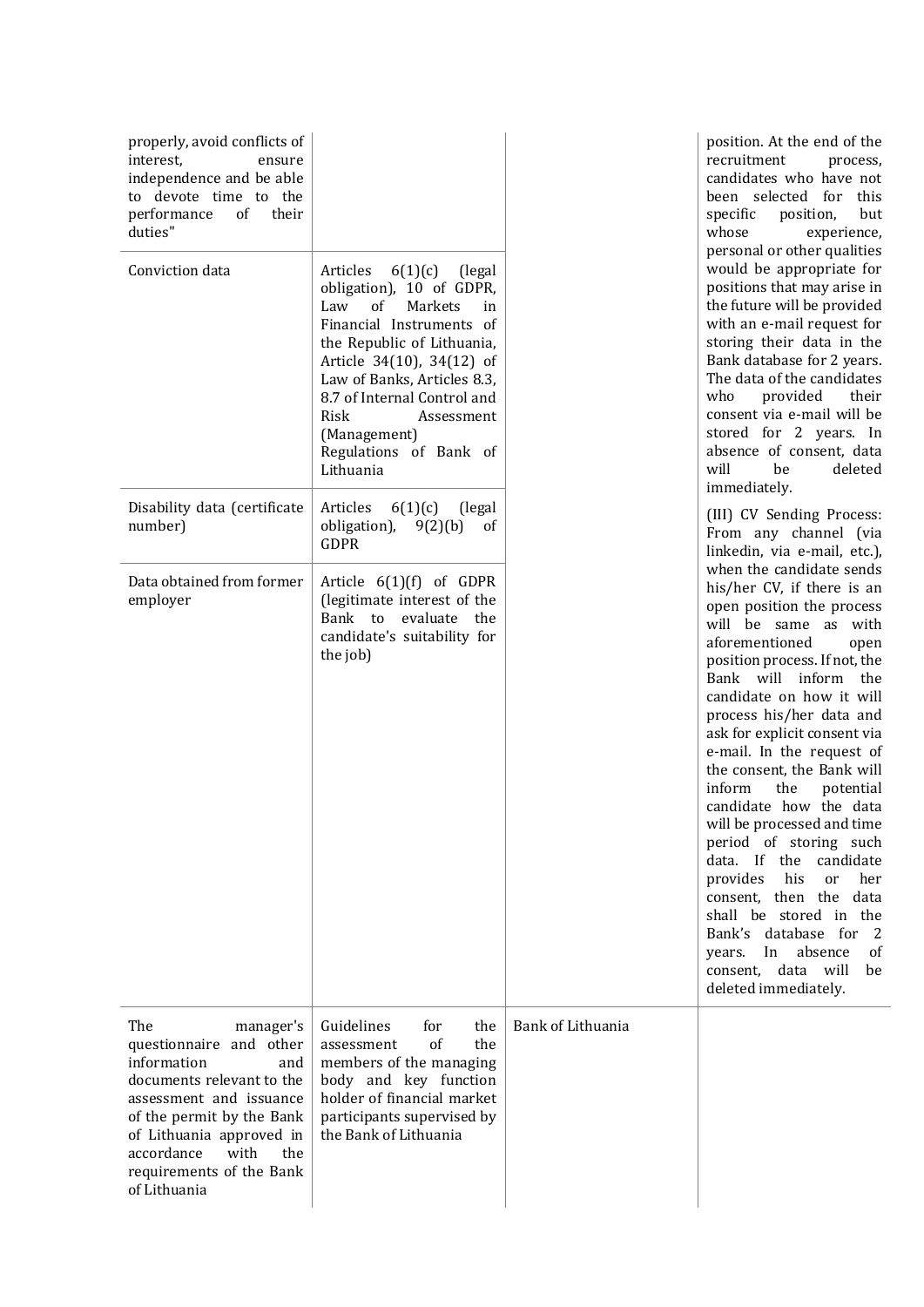In the event you have granted your separate consents, the Bank may process your personal data after the selection procedure is over and/or contact your current employer in order to receive their feedback about you as a professional. Detailed information on the processing will be provided in the consent forms.

#### <span id="page-14-0"></span>**8. CONTACT US**

There are several ways how you can contact Bank: by phone, e-mail, text messages throug[h Get in Touch](https://em.bank/get-in-touch/) form on the Website, via social media accounts. We personally accept, review and reply to all messages. If you contact us, we can process the following data belonging to you: name, surname, e-mail address, IP address, phone number, date, your nickname used in social media networks, and text of messages. In the event you contact us via Get in Touch form provided on the Website, you will also be asked to provide the name of the name and size of the company you represent, and your role in such company.

Such data will be processed in order to prepare for the performance of agreement or to answer your questions. If you do not provide your contact details, we will not be able to contact you.

Electronic messages will be stored for 1 (one) year as of the receipt of the last message of the particular conversation except for information that must be stored for other terms pursuant to the Privacy Policy or legal acts.

All personal data provided by you in the course of communication with us will be used only for the aforementioned purposes and to review messages and administer and manage the communication flows. We undertake not to use your personal data without your express consent in any publications in such a way that would allow identifying you.

Please note that we may have to contact you by post, e-mail or phone. Please notify us of any changes of your personal data.

#### <span id="page-14-1"></span>**9. SOCIAL MEDIA**

Currently, we have the following accounts (hereinafter referred to as **Social Accounts**):

- [European Merchant Bank](https://www.facebook.com/europeanmerchantbank/) account on social network Facebook, privacy notice of which is available at [https://www.facebook.com/privacy/explanation;](https://www.facebook.com/privacy/explanation)

- [European Merchant Bank](https://www.instagram.com/europeanmerchantbank/) account on social network Instagram privacy notice of which is available at [https://help.instagram.com/519522125107875;](https://help.instagram.com/519522125107875)

- [European Merchant Bank](https://lt.linkedin.com/company/european-merchant-bank) account on social network LinkedIn, privacy notice of which is available at [https://www.linkedin.com/legal/privacy-policy;](https://www.linkedin.com/legal/privacy-policy)

- [European Merchant Bank](https://mobile.twitter.com/europeanmercha1) account on social network Twitter, privacy notice of which is available at [https://twitter.com/en/privacy;](https://twitter.com/en/privacy)

- [European Merchant Bank](https://www.youtube.com/channel/UCoXRx7OcGevra-1A_5kPGww) channel on social network YouTube, privacy notice of which is available at [https://policies.google.com/privacy?hl=en-US.](https://policies.google.com/privacy?hl=en-US)

The information you provide to us on social media (including messages, the use of the Like and Follow fields, and other communications) is controlled by the social network manager. We recommend reading the privacy statements of third parties and contact service providers directly if you have any questions about the ways they use your personal data.

#### *Cookies on Social Accounts*

When you visit the Social Accounts, the administrators of the social media platforms place cookies on your device, and these cookies collect your personal data. Cookies are placed on your device both in case you are a registered user of the respective social media platform and in case you do not have an account on the respective social media platform. We do not have access to the collected personal data and only receive statistical information about visits to the Social Accounts from the administrators of the social media platforms.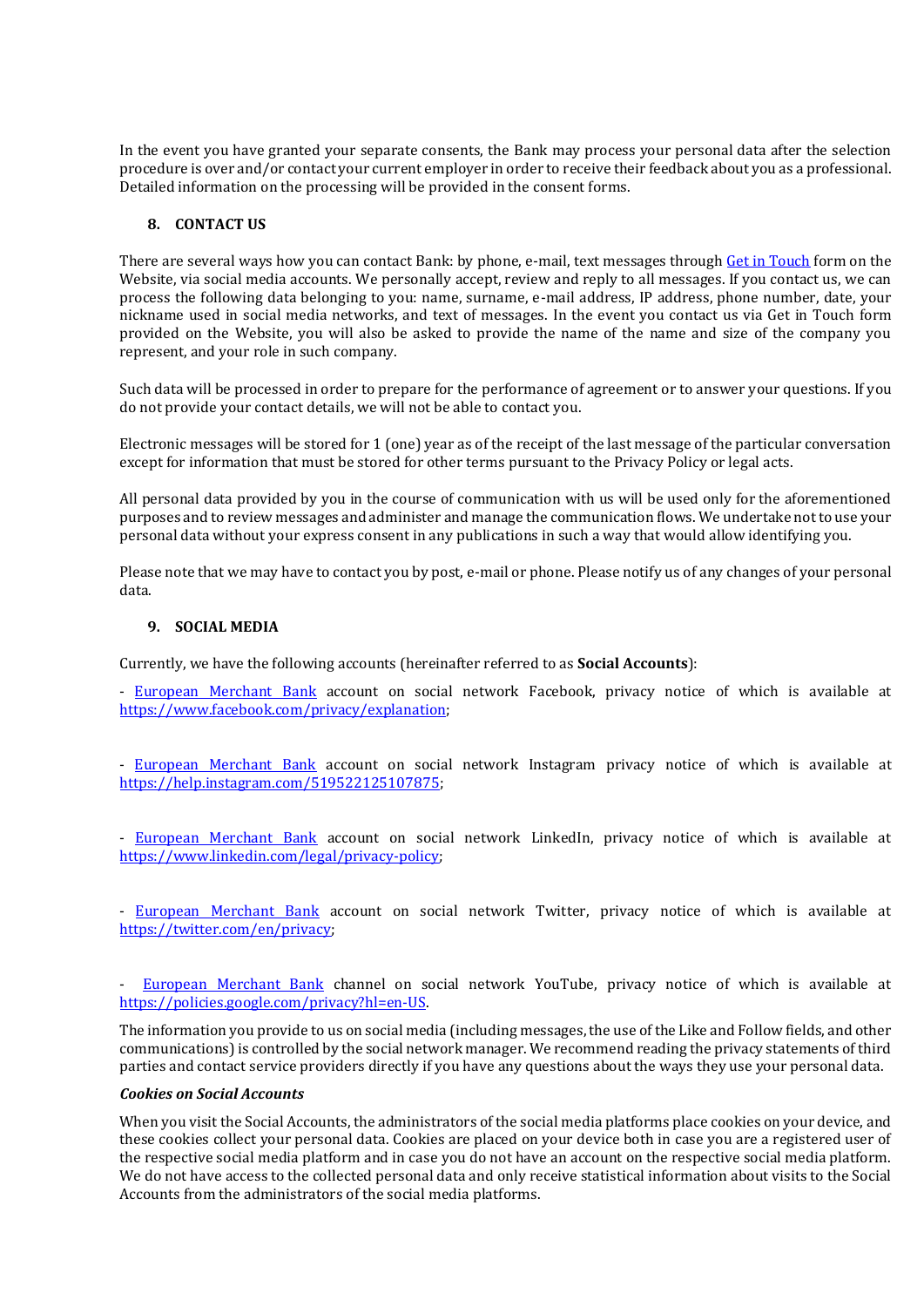#### *Social media icons plugins*

Website uses Facebook, Instagram, LinkedIn, Twitter, and YouTube icon plugins, so by browsing the Website, you agree that we may use your data in our Facebook, Instagram, LinkedIn, Twitter, and YouTube accounts.

#### <span id="page-15-0"></span>**10. PERFORMANCE OF BANK AGREEMENTS**

ANK processes personal data of employees of its suppliers or service providers (legal persons) and data of suppliers or service providers (natural persons) in order to perform the agreement concluded between Bank and the aforementioned persons. In such case, Bank will process the following personal data of the afore mentioned natural persons: name, surname, date of birth, phone, e-mail address, messaging content, date, and other data related to the performance of the agreement.

The basis for the processing of data of customers, employees of service providers or suppliers of Bank is the legitimate interest of Bank.

If you provide services or sell goods as a natural person, Bank will process your personal data on the basis of performance of the agreement.

Personal data indicated in this section will be processed as long as the agreement is in effect. If personal data are indicated in the agreement, they will be stored for 10 years as of the date of expiration of the agreement.

## <span id="page-15-1"></span>**11. COOKIES**

A cookie is a small text file in alphanumeric format that we place with your consent on your browser or device. We use different cookies for different purposes. Cookies also help us to differentiate you from other users of the Website, thus providing a more pleasant experience of using the Website and allowing us to improve the Website.

A detailed list of the cookies we use, and information on their management is provided in our [Cookie Policy.](https://em.bank/cookie-policy/) General description of the cookies we use is provided below.

#### (a) Mandatory/ necessary cookies.

These cookies are necessary for our Website to work. The basis of the data processed by such cookies is the proper execution of the contract when you visit the Website, and we ensure the quality and security of the visit. These can be cookies, which, for example, allow you to log in and access secure areas, use the shopping cart feature or e-account services, CloudFlare cookies for DNS and DDOS protection.

(b) Optional/ Non-necessary cookies.

Google Tag Manager, Google Ads or other cookies for Advertising and Marketing purposed and Analytics Cookies. You can change what cookies are stored via your browser, but please be aware that disabling some of the cookies may prevent you from accessing certain features of the website.

#### <span id="page-15-2"></span>**12. DISCLOSURE OF DATA**

We can disclose information about you to our employees, service providers such as debt administration or recovery companies, persons or subcontractors providing marketing and IT services if it is reasonably required for the respective purposes, as indicated in this Privacy Policy.

We can also disclose information about you:

- if we must do this under the law;
- in order to protect our rights or interests (including the provision of your data to third parties in order to recover your debts to us);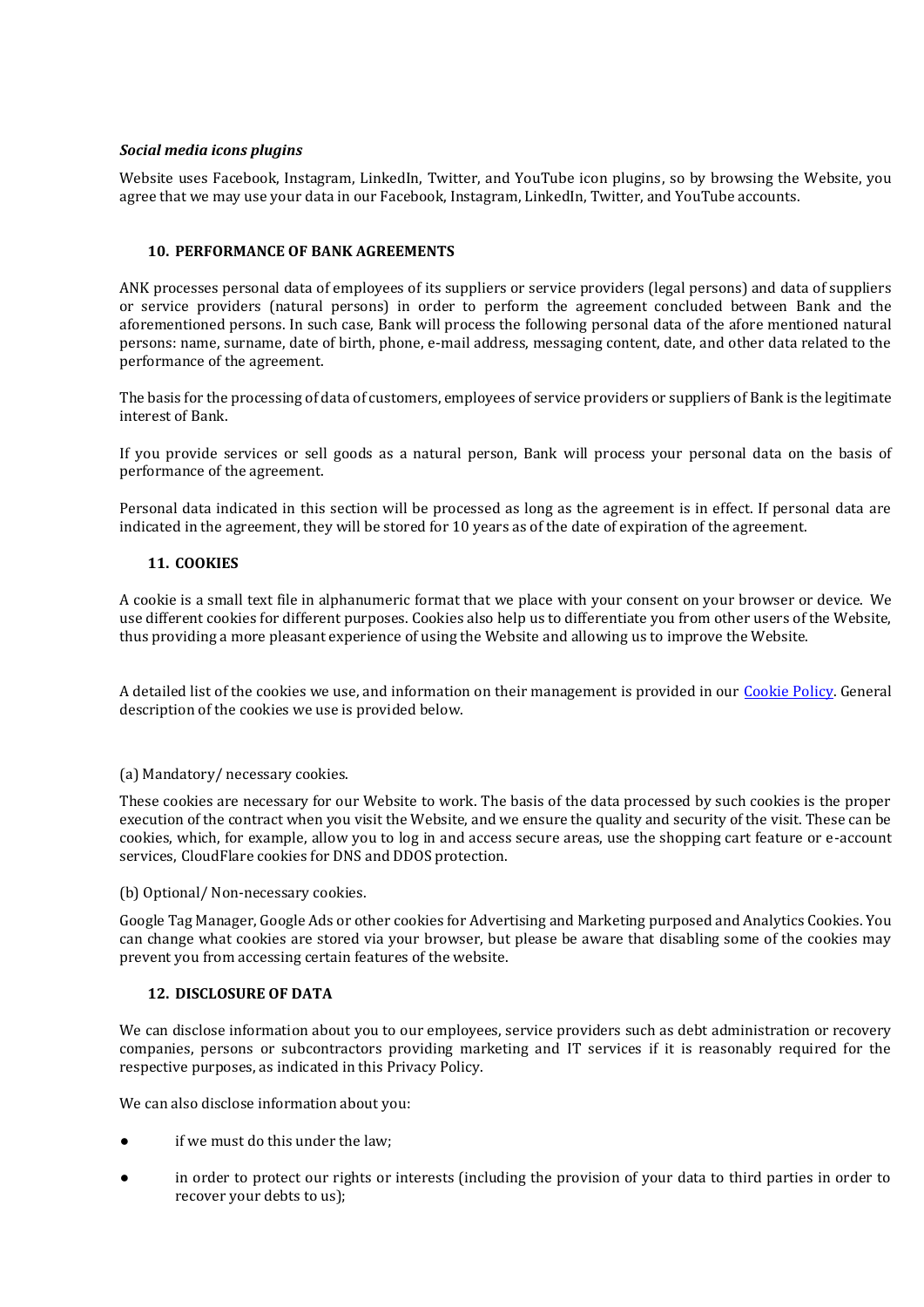- in order to sell a part of Bank activities or assets, where we disclose your personal data to the potential buyer of the activities or a part thereof;
- having sold the activities of Bank or a substantial part thereof to third parties.

Your personal data may be transferred to data processors (IT infrastructure context) established in the third countries. Such transfer only takes place if (i) the data processor is established in a third country with and adequate level of protection (adequacy decision has been adopted by European Commission), or (ii) other appropriate safeguards, generally, Standard Contractual Clauses, are applied. You can obtain a copy of the document specifying such appropriate safeguards by contacting the DPO of the Bank via the email provided in this notice.

Except in cases provided in this Privacy Policy, we do not transfer your personal data to any third parties.

The list of recipients and categories of recipients provided in the Privacy Policy may change; therefore, if you wish to be notified of any changes to the recipients of your personal data, please inform us via e-mail provided in this Privacy Policy indicating in the e-mail as follows: "I wish to receive information on the changes to the recipients of my personal data, name, surname".

#### <span id="page-16-0"></span>**13. SECURITY OF YOUR PERSONAL DATA**

Your personal data will be processed pursuant to the requirements set out in the General Data Protection Regulation, the Republic of Lithuania Law on Legal Protection of Personal Data, and other legal acts. In the course of processing of your personal data, we implement organisational and technical measures which ensure the protection of personal data from accidental or unlawful destruction, alteration, disclosure and any other unlawful processing.

#### <span id="page-16-1"></span>**14. YOUR RIGHTS**

This section contains information about your rights related to the processing of your personal data carried out by us and cases where you can exercise these rights. If you would like to receive more information on your rights or to exercise them, please contact us via e-mail indicated in this Privacy Policy.

Bank will provide information on actions taken on a request with regard to implementation of your rights without undue delay and in any event within 1 (one) month of the receipt of the request. In consideration of the request complexity and the number of received requests, the aforementioned term may be extended for 2 (two) further months. In this case, we will notify you of such term extension and reasons for it within 1 (one) month as of the receipt of request. Bank will refuse to implement your rights only in cases provided for in the legal acts.

#### **Right to Consent Withdrawal**

If you have given us your explicit consent to the processing of your data, you can withdraw it at any time.

#### **Right to Access Your Personal Data**

We want you to fully understand how we use your personal data and not to experience any inconvenience because of that. You can contact us at any time and ask if we process any of your personal data. If we store or use your personal data in any way, you have the right to access them. If you wish to do this, please submit a written request to us at the address or e-mail address indicated in this Privacy Policy and confirm your identity. Please comply with the fairness and reasonableness principles when submitting such request.

#### **Right to Request More Information**

We hope that you will understand that it is very difficult to discuss all possible methods of collection and use of personal data. We try to provide as explicit and comprehensive information as possible and undertake to update this Privacy Policy if there are any changes to the personal data use process. Nevertheless, if you have any questions about the use of your personal data, we will be happy to answer them or will provide you with all additional information that we can disclose. If you have any specific questions or did not understand the provided information, please contact us.

## **Additional Rights**

Below, you will find information about your additional rights that you can exercise in compliance with the following procedure.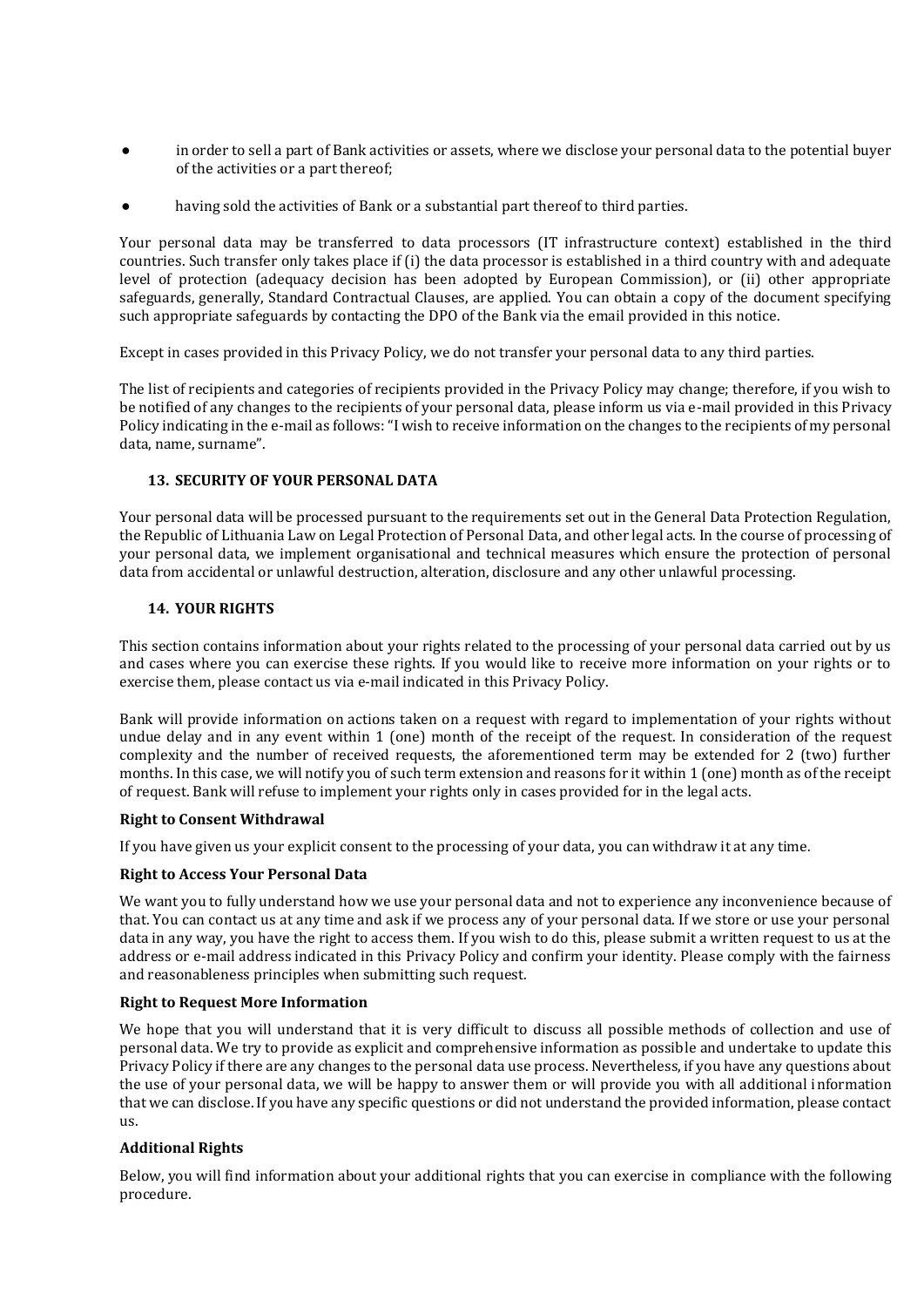- (a) You have the right to request us to rectify any inaccuracies of data held by us. In this case, we may ask you to confirm the rectified information.
- (b) You have the right to ask us to erase your personal data. This right will be implemented in cases provided in Article 17 of the General Data Protection Regulation (EU) 2016/679.
- (c) You have the right to ask us to restrict the processing of your personal data or to object to their processing:
	- during the period required for us to verify the accuracy of your personal data when you submit claims with regard to data accuracy;
	- in cases of unlawful collection, storage or use of your personal data where you decide not to request the erasure of data;
	- when we do not need your personal data anymore, but you need them for the establishment, exercise or defence of legal claims;
	- during the period required to determine if we have an overriding legal basis to continue processing your personal data if you exercise your right to object to the processing of your personal data.
- (d) You have the right to the portability of data obtained by us under your consent or for the purpose of agreement conclusion. If you exercise this right, we will transfer a copy of the data provided by you.
- (e) You have the right to object to use of your personal data by us:
	- in cases where we use such data in order to implement our legitimate interests, but we do not have an overriding legal basis to continue using your personal data; or
	- at any time when we use your personal data to send newsletters or for direct marketing purposes. In such case, the data will not be used for these purposes anymore; however, they may be used for other legitimate purposes.

You can read more about your rights as a data subject and exercise them under "Data Subjects' Rights Implementation Procedure".

## <span id="page-17-0"></span>**15. COMPLAINTS**

If you believe that your rights of the data subject have been and/or may be violated, please promptly contact us via email indicated in this Privacy Policy. We ensure that as soon as we receive your complaint, we will contact you within the reasonable period and inform you about the complaint handling process, and then about its result.

If the handling results are unsatisfactory to you, you will be able to submit a claim to the supervisory authority – the State Data Protection Inspectorate (www.ada.lt).

#### <span id="page-17-1"></span>**16. LIABILITY**

You are responsible for the confidentiality of your password and submitted data and for any actions (transfer of data, submitted orders, etc.) performed on our Website after logging in with your login data. You may not disclose your password to third parties. If a third party who has logged in to the Website using your login data uses services provided on our Website, we consider that you are the logged in person. If you lose your login data, you must promptly notify us by post, phone, or e-mail.

You are responsible for the accuracy, correctness and completeness of your data submitted to us. In case of any changes to the data submitted by you, you must promptly notify us about that by e-mail. We will in no way be responsible for the damage incurred by you due to the provision of inaccurate or incomplete personal data or failure to notify us about changes to them.